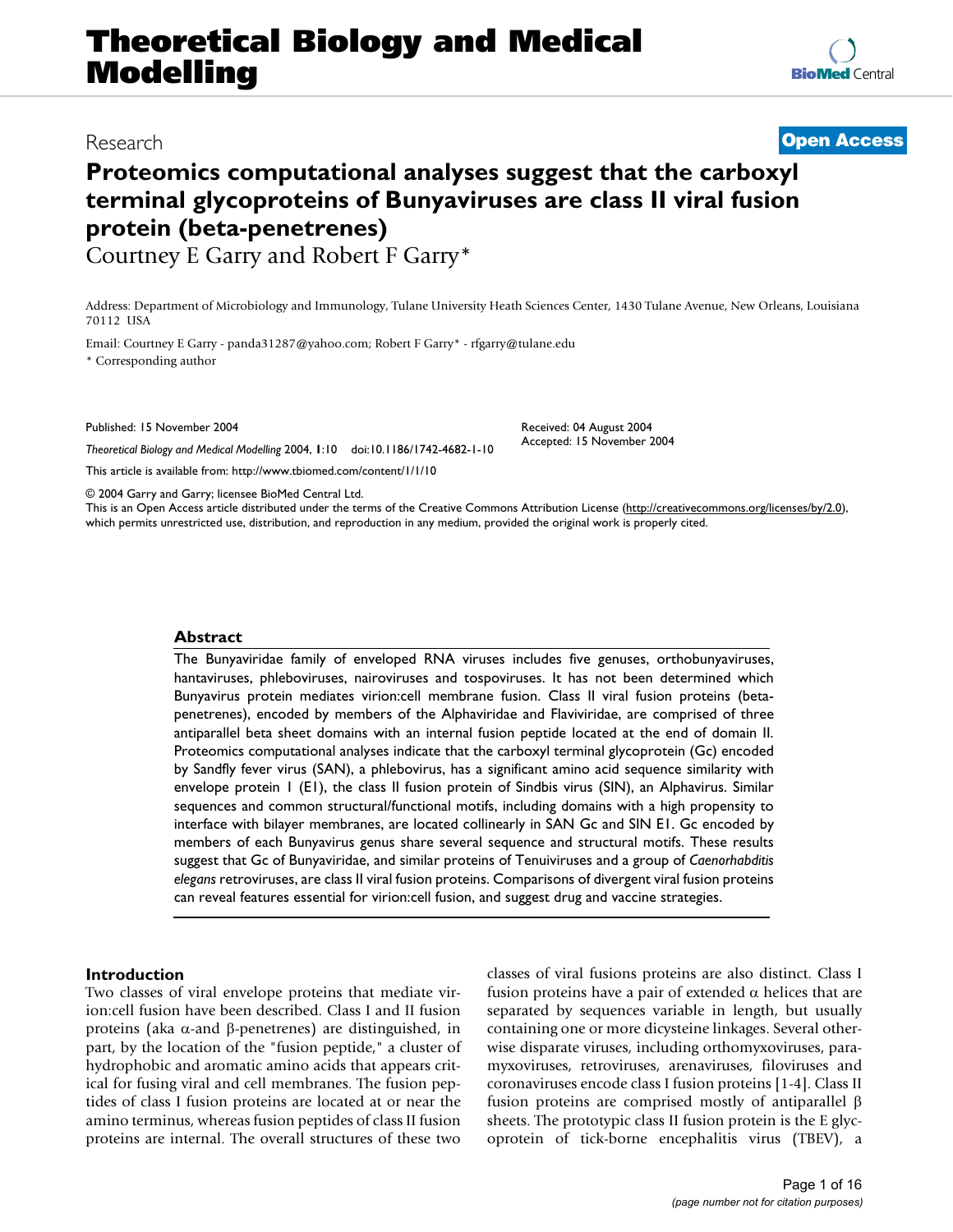member of the genus flavivirus of the Flaviviridae family [5]. E possesses three β sheet domains (I-III). In the slightly curved rod-like configuration of the E protein present in the virion, the fusion peptide is located at the tip of domain II, the furthest point distal from the C-terminal transmembrane anchor. The virion configuration of envelope glycoprotein E1, the fusion protein of the Alphavirus Semliki Forest virus (SFV), demonstrates a remarkable fit to the scaffold of TBEV E [6]. E of dengue virus (DEN) and West Nile virus, medically important flaviviruses, also can be fit to the class II structure [7,8]. Recent studies indicate that TBEV E, DEN E and SFV E1 undergo similar conformational changes upon exposure to low pH, as encountered during entry via endocytic vesicles, suggesting a common fusion mechanism [9-11]. Based on sequence similarities, it is likely that E1 of other Alphaviruses and E of other members of the flavivirus genus within the family Flaviviridae are also class II fusion proteins. Members of the two other genuses in the Flaviviridae, hepaciviruises and pestiviruses, appear on the basis of proteomics computational analyses to encode truncated class II fusion proteins [12].

The Bunyaviridae family of enveloped RNA viruses includes five disparate genuses. Orthobunyaviruses, phleboviruses, nairoviruses and tospoviruses are spread by insect vectors, whereas hantaviruses are spread by rodent vectors [13]. Members of each Bunyavirus genus include important human and animal pathogens, except the tospoviruses, whose members infect plants [14,15]. The Bunyavirus genome consists of three single-stranded RNA segments. The envelope glycoproteins are encoded by the middle-sized segment (M) [16,17]. Members of each genus encode two glycoproteins that are present on the virion surface, and designated Gn and Gc to refer to their location amino terminal or carboxyl terminal on the M encoded polyprotein. The M segments of orthobunyaviruses, phleboviruses, and tospoviruses have been shown to encode for "nonstructural" proteins (NSm). In the case of the orthobunyaviruses and phleboviruses, NSm is synthesized as part of the polyprotein, but in tospoviruses NSm is encoded via an ambisense strategy by a separate mRNA [18]. The identity and structure of Bunyavirus fusion protein(s) are unknown, though it is likely that Gn or Gc fulfills this role. Proteomics computational analyses suggest that Bunyavirus Gc, and similar proteins of Tenuiviruses and a group of *Caenorhabditis elegans* retroviruses, are class II viral fusion proteins (β-penetrenes).

## **Materials and Methods**

## *Sequences*

For sequence and structural comparisons of Bunyavirus M encoded proteins representatives of the five genuses were used, including pleboviruses Sandfly fever virus, Sicilian strain (SAN, accession number: AAA75043) and Rift Valley fever virus (RVF, P03518), orthobunyavirus Bunyamwera virus (BUN, NP047212), hantavirus Hantaan virus, strain 76–118 (HAN, P08668), nairovirus Crimean-Congo hemorrhagic fever virus, strain IbAr (CCHF, NP950235), and tospovirus tomato spotted wilt virus, ordinary strain (TSWV, NP049359). Additional phlebovirus M sequences compared included those of Uukuniemi virus (UUK, NP941979) and Punta Toro virus (PTV, VGVUPT). Bunyavirus M sequences were compared to sequences encoded in Alphavirus subgenomic RNA, including structural proteins of Sindbis virus (SIN, P03316), Semliki Forest virus (SFV, NP463458), Venezuelian equine encephalitis virus, strain TC-83 (VEE, P05674), Western equine encephalitis virus, strain McMillan (WEE, AAF60166), O'nyong-nyong virus, strain GULU (ONN, P22056), Mayaro virus, strain TRVL4675 (MAY, AA033335), Barmah Forest virus strain BH2193 (BFV, AA033347) and Ross River virus, strain NB5092 (RRV, NP740686). Comparisons were also made with proteins encoded by RNA2 of the HZ isolate of Rice stripe virus, a Tenuivirus (pvc2, AA031607), and with certain retroviruses of *Caenorhabditis elegans*, including Cer13 (hypothetical protein Y75D11A.5, NP508324). We also compared Bunyavirus M sequences to structural proteins of Flaviviruses, including members of the flavivirus genus tick-borne encephalitis virus, strain Neudoerfl (TBEV, P14336); Japanese encephalitis virus, strain JaOARS982 (JEV, P32886), yellow fever virus, strain 17D-204 (YFV, P19901), dengue virus type 2, strain PR-159/S1 (DEB, P12823), and West Nile virus, strain NY 2000-crow3356 (WNV, AF404756). The prototype hepaciviruses, strain H (subtype 1a) of hepatitis C virus (HCV, P27958), and several pestiviruses, including the Alfort 187 strain of classical swine fever virus, aka hog cholera virus (CSFV, CAA61161), bovine viral diarrhea virus genotype 1 aka pestivirus type 1, stain NADL (BVDV, CAB91847) and border disease virus, strain BD31 (BVD, AAB37578), were used in other comparisons.

## *Proteomics computational methods*

Methods to derive general models of surface glycoproteins have been described previously [2]. PRSS3, a program derived from rdf2 [19], which uses the Smith-Waterman sequence alignment algorithm [20], was used to determine the significance of protein alignments. PRSS3 is part of the FASTA package of sequence analysis programs available by anonymous ftp from ftp.virginia.edu. Default settings for PRSS3 were used, including the blosum50 scoring matrix, gap opening penalty of 12, and gap extension penalty of 2. MacMolly (Soft Gene GmbH, Berlin) was used to locate areas of limited sequence similarity and to perform Chou-Fasman and Robson-Garnier analyses [21,22]. PHDsec (Columbia University Bioinformatics Center, <http://cubic.bioc.columbia.edu/predictprotein/>) was the preferred method of secondary structure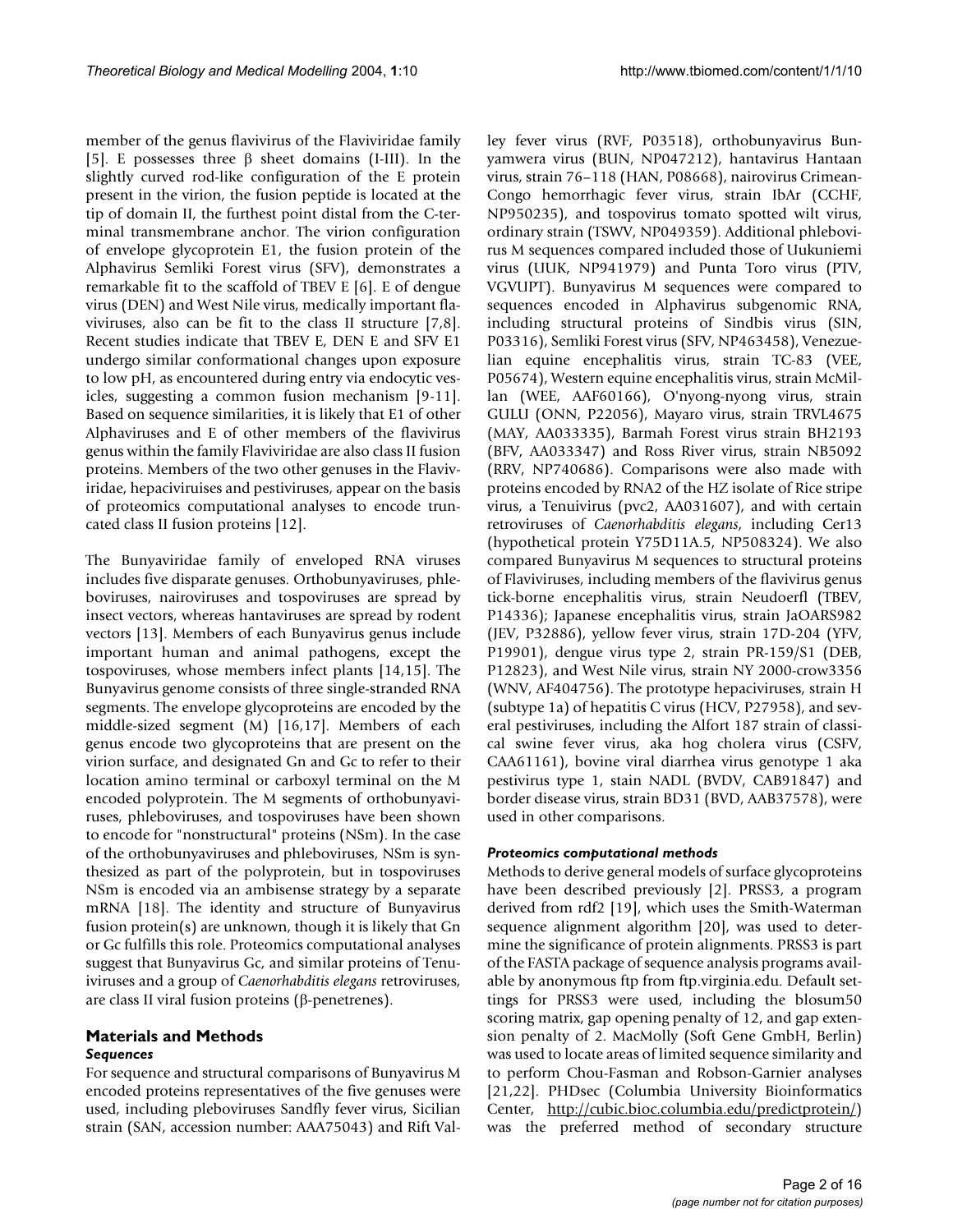| Alphavirus El <sup>1</sup> |            |      |            |                 |      |            |                 |            |
|----------------------------|------------|------|------------|-----------------|------|------------|-----------------|------------|
| <b>Phlebovirus Gc</b>      | <b>SIN</b> | SFV  | <b>WEE</b> | VEE             | MAY  | <b>RRV</b> | BFV             | <b>ONN</b> |
| SAN                        | 0.002      | 0.02 | 0.001      | 0.004           | 0.05 | NS         | 0.03            | 0.007      |
| <b>RVF</b>                 | 0.04       | NS   | 0.03       | 0.003           | NS   | <b>NS</b>  | 0.04            | NS.        |
| <b>PTV</b>                 | <b>NS</b>  | 0.04 | 0.0002     | 0.0004          | NS   | <b>NS</b>  | NS <sup>2</sup> | NS.        |
| uuk                        | <b>NS</b>  | NS   | <b>NS</b>  | NS <sup>3</sup> | NS   | 0.05       | NS.             | NS         |

<span id="page-2-0"></span>**Table 1: Comparison of phlebovirus Gc with Alphavirus E1 using the PRSS3 sequence algorithm.**

1Two-way comparisons were done between the full-length amino acid sequences of the indicated glycoproteins. Probabilities (p values) of a significant alignment are based on 1000 shuffles. SAN: Sandfly fever virus, RVF: Rift valley fever virus; PTV: Punta Toro virus; UUK: Uukuniemi virus; SIN: Sindbis virus; SFV: Semliki Forest virus; WEE: Western equine encephalitis virus; VEE: Venezuelan equine encephalitis virus; MAY: Mayaro virus; RRV: Ross River virus; BFV: Barmah Forest virus; ONN: O'nyong-nyong virus.

 $2p = 0.08$ 

 $3p = 0.07$ 

prediction [23]. PHDsec predicts secondary structure from multiple sequence alignments by a system of neural networks, and is rated at an expected average accuracy of 72% for three states, helix, strand and loop. Domains with significant propensity to form transmembrane helices were identified with TMpred (ExPASy, Swiss Institute of Bioinformatics, [http://www.ch.embnet.org/software/](http://www.ch.embnet.org/software/TMPRED_form.html) [TMPRED\\_form.html](http://www.ch.embnet.org/software/TMPRED_form.html)). TMpred is based on a statistical analysis of TMbase, a database of naturally occurring transmembrane glycoproteins [24]. Sequences with a propensity to partition into the lipid bilayer were identified with Membrane Protein e**X**plorer version 2.2a from the Stephen White laboratory using default settings [25]. The NetOglyc server [http://www.cbs.dtu.dk/services/](http://www.cbs.dtu.dk/services/NetOGlyc/) [NetOGlyc/](http://www.cbs.dtu.dk/services/NetOGlyc/) was used to predict mucin type GalNAc O-glycosylation sites. RasMac (University of California Regents/Modular CHEM Consortium, [http://](http://mc2.cchem.berkeley.edu/Rasmol/v2.6/) [mc2.cchem.berkeley.edu/Rasmol/v2.6/](http://mc2.cchem.berkeley.edu/Rasmol/v2.6/)), developed by Roger Sayle, was used to render a 3D model of SFV E1, which was extrapolated to SIN E1 and SAN GC.

#### **Results**

Similar sequences or common structural/functional motifs are located collinearly in the carboxyl terminal glycoprotein of Sandfly fever virus and Sindbis virus envelope glycoprotein E1.

Previously, Gallaher and coworkers modeled the structure of the retroviral transmembrane glycoprotein (TM) [2] onto the scaffold of the known structure of the HA2 portion of the influenza virus hemagglutinin [26]. Later, Gallaher [1] fit the fusion protein of Ebola virus, a filovirus, to retroviral TM. Both models proved remarkably similar to the structures of these fusion proteins solved later by Xray crystallography [27-29]. These results indicate that Gallaher's "Rosetta Stone" strategy, which employs the fusion peptide and other identifiable features in combination with computer algorithms that predict secondary structure, is a useful approach to the construction of working models of class I viral fusion proteins. This approach, supplemented with newer proteomics computational tools, was applied to envelope glycoproteins encoded by members of the Bunyaviridae. Our initial finding, obtained using the PRSS3 alignment algorithm [20,30], was that the amino acid (aa) sequence of Gc of Sandfly fever virus (SAN), a phlebovirus, has a significant similarity ( $p < 0.002$ ) with the aa sequence of E1, the fusion protein of Sindbis virus (SIN), an Alphavirus (Table [1](#page-2-0)). SAN Gc also showed significant overall alignments with E1 of several other Alphaviruses examined, including Semliki Forest virus (SFV), Western equine encephalitis virus (WEE) and O'nyong-nyong virus (ONN). The Gc proteins of the three other phleboviruses, Rift Valley fever virus (RVF), Uukuniemi virus (UUK) and Punta Toro virus (PTV), the only phleboviruses with completely sequenced Gc coding regions also showed significant sequence similarities to certain Alphavirus E1 proteins. The alignment of RVF Gc with SIN E1 and WEE E1 was statistically significant, but the alignment with SFV E1 was not. PTV Gc showed the highest overall aa sequence similarity with any Alphavirus E1 examined, that of Venezuelan equine encephalitis virus (VEE) (p < 0.0004). UUK Gc showed a significant overall alignment only with Ross River virus (RRV) E1, while RRV E1 failed to align with any of the other three phlebovirus Gc examined. These results from multiple comparisons of phleboviruses Gc and Alphavirus E1 indicate that the significant alignment between SAN Gc and SIN E1 is not a statistical aberration, but may underlie structural and functional similarities between the two viral glycoproteins. It is also of interest that the PRSS3 sequence alignment tool permitted detection of similarities not detected than by the use of BLASTp or related computational methods.

Prior X-ray crystallographic studies have demonstrated that SFV E1 is a class II viral fusion protein (β-penetrene) [6]. Because of its extensive sequence similarity with SFV E1, SIN E1 is assumed to be a class II viral fusion protein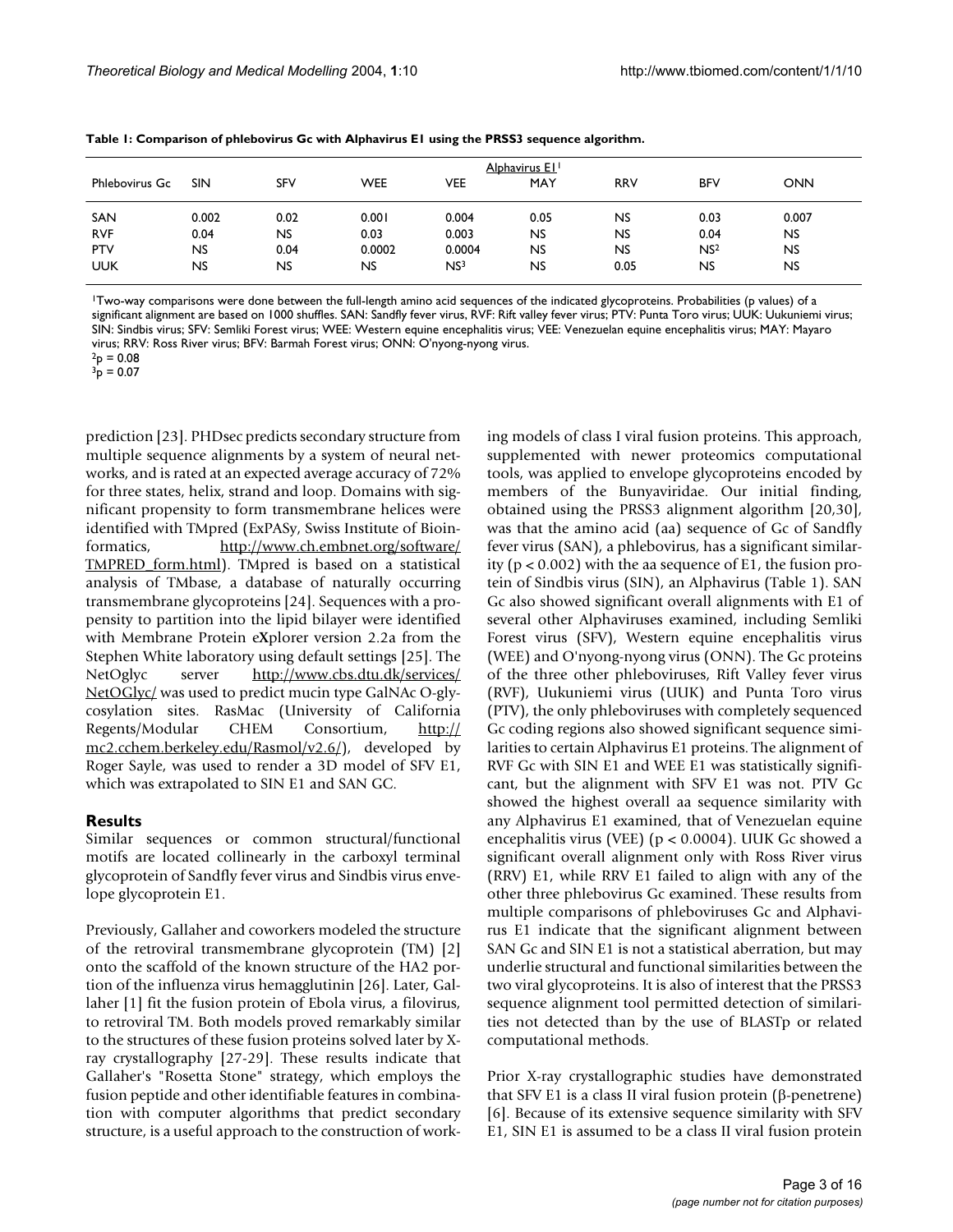[31]. The sequence similarities between SAN Gc and SIN E1 do not permit alignment by computational methods alone. The significance of the overall sequence similarity can, however, be attributed to three collinear similarity regions between the two glycoproteins detected by the PRSS3 algorithm (Fig. [1](#page-4-0)A). Beginning from the amino terminus, the first sequence similarity starts in β-sheet Do in domain Ia of SIN E1 and extends past β-sheet b in domain IIa. The alignment was significant ( $P < 0.0002$ ) between aa 889–928 of SAN Gc and aa 833–873 of SIN E1 (Fig. [1A](#page-4-0)). The next significant sequence similarity, aa 1022– 1101 of SAN Gc and aa 946–1029 of SIN E1 (p < 0.03), includes the SIN E1 sequence from β sheet Fo in domain Ib to β sheet i in domain IIb. The third region of similarity, SAN Gc aa 1181–1287 and SIN E1 aa 1112–1202 (p < 0.003), includes most of SIN E1 domain III. In addition, two domains that are characteristic of class II viral fusion proteins are also apparent in SAN Gc. Prior studies have shown that aa 887–904 of SFV E1 are critically involved in virion:cell fusion, and indicate that this region includes the fusion peptide [32,33]. The fusion peptide of SIN E1 is assumed to be located similarly [31]. The fusion peptides of the class II viral fusion proteins are located at the end of domain II, and consist predominantly of aromatic aa (usually phenylalanine [F] or tryptophan [W]), hydrophobic aa, and aa with high turn potential (glycine [G] and proline [P]). Cysteine linkages usually stabilize the fusion peptides of class II viral fusion proteins in the overall structure (Fig [1](#page-4-0)A, red). A sequence (aa 960–977) corresponding to a consensus class II fusion peptide is present in SAN Gc in a similar location to the SIN E1 fusion peptide (Fig. [1A](#page-4-0)). Another common domain of class II viral fusion proteins readily identifiable in SAN Gc is the carboxyl terminal transmembrane anchor. Rossmann and coworkers provided experimental evidence that SIN E1 aa 1215–1241 contains the transmembrane domain of SIN E1 [31]. A similar hydrophobic sequence is located near the carboxyl terminus of SAN Gc. TMpred, an algorithm that identifies possible transmembrane helices, assigns a significant score of 3048 (>500 is statistically significant) to aa 1303–1322 of SAN Gc, which suggests that this is the transmembrane anchor of SAN Gc. Using the regions of local similarity and the fusion peptide and transmembrane domains, which are collinear, a proposed alignment between SAN Gc and SIN E1 can be constructed (Fig. [1B](#page-4-0)). The alignment necessitates only one "insertion." Relative to domain IIb of SIN E1, it appears that SAN Gc, has an added sequence (aa 932–958), a proposed "loop" flanked by cysteines and containing two N-linked glycosylation sites (NXT/S) reminiscent of glycosylated loops of other viral envelope proteins [34].

#### *Membrane interfacial domains in Bunyavirus glycoproteins*

To provide support for the proposed alignment of SAN Gc and SIN E1, another proteomics computational tool was used to compare potential membrane interactive domains in the glycoproteins. Besides fusion peptides, a motif that can be important in virus:cell fusion and is present in many class I and class II viral fusion proteins is an aromatic aa rich domain proximal to the transmembrane anchor [35]. The pre-anchor domains are not highly hydrophobic according to the Kyte-Doolittle hydropathy prediction algorithm, but have a tendency to disrupt and partition into bilayer membranes as revealed by analyses using the Wimley-White interfacial hydrophobicity scale (WWIHS) [35,36]. SIN E1 contains a sequence prior to and overlapping the transmembrane anchor with a significant WWIHS score as determined by Membrane Protein eXplorer (MPeX) [25]. SAN Gc has two sequences with significant WWIHS scores in this region, the pre-anchor and the putative transmembrane domain. The fusion peptides of all class I and II viral fusion proteins examined to date overlap sequences with significant WWIHS scores (RFG, unpublished observation). The proposed fusion peptide in SAN Gc consists of a sequence with a significant WWIHS score, which further supports the assignment of this sequence as the fusion peptide. Additional sequences with significant WWIHS scores are located collinearly along SAN Gc and SIN E1. In total, six of the seven sequences in SAN GC with significant WWIHS scores overlap in the proposed alignment with sequences with significant WWIHS in SIN E1. Analysis of membrane interfacial potential in the primary sequences thus provides further support for the proposed alignment of SAN Gc and SIN E1.

#### *A model of phlebovirus Gc*

Recently, Gibbons and coworkers determined the structure of a fragment of the SFV E1 ectodomain (lacking carboxyl terminal aa 392–438) after exposure to low pH and liposomes [33]. Under these conditions, which mimic an endosomal environment, the SFV E1 ectodomain fragment changes from a soluble monomer to a trimer as it inserts into the liposomal membrane after exposure to low pH. A similar post-fusion structure was found in two other class II fusion proteins, E of DEN and TBEV [10,11]. These investigators proposed several possible fusion intermediates of SFV E1 and other class II viral fusion proteins after exposure to low pH. These intermediates are assumed to be similar to structural intermediates of SIN E1. To determine the plausibility of the proposed SAN Gc and SIN E1 alignment, a model of SAN Gc was scaffolded on a presumed structural intermediate of SIN E1 in which compared to the orientation in the virion at neutral pH, domain III is displaced closer to the fusion peptide (Fig. 2). The collinear sequence alignments between SAN Gc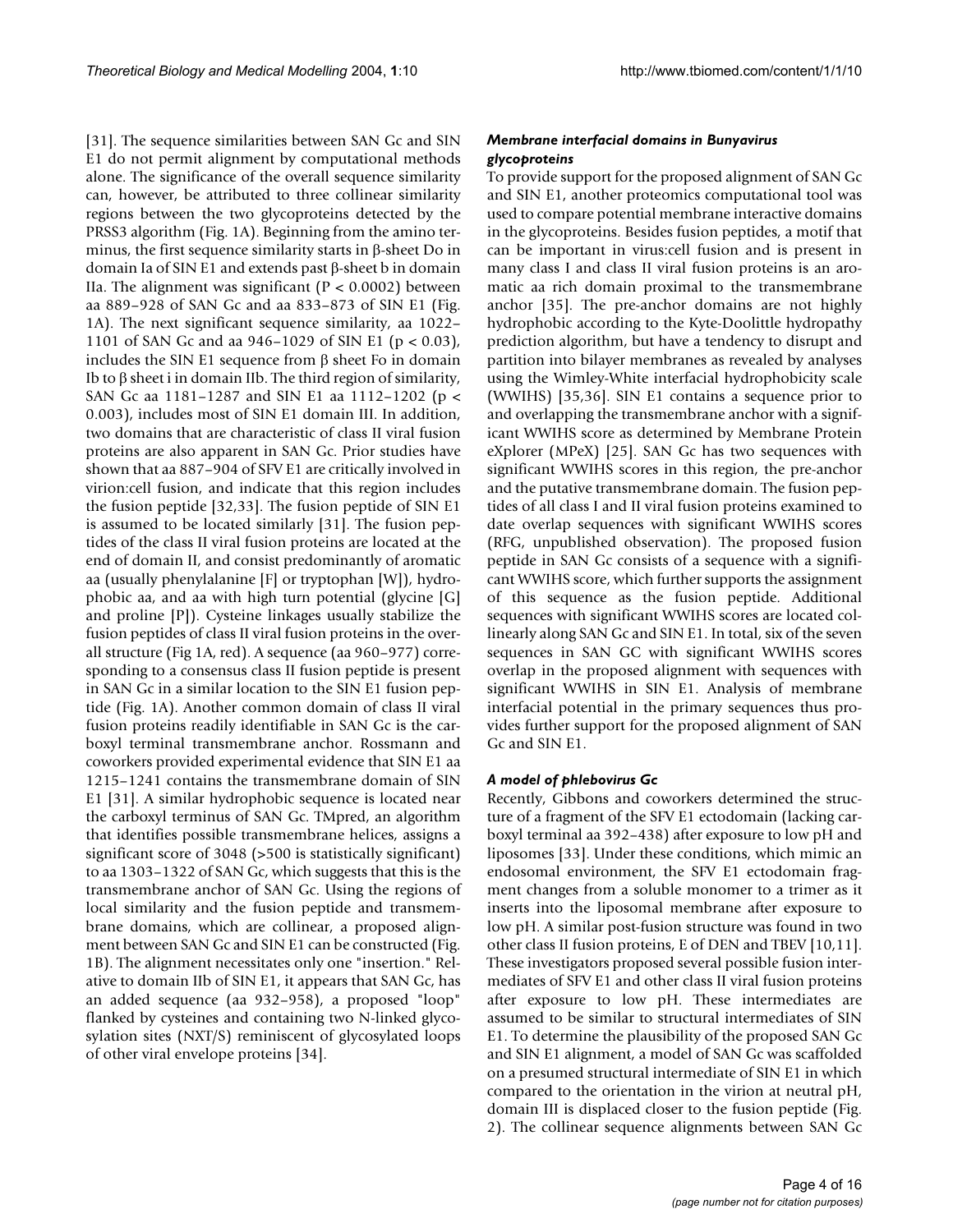<span id="page-4-0"></span>

#### Colinear arrangement of simi **Figure 1** larities in Sindbis virus E1 and Sandfly fever virus Gc

Colinear arrangement of similarities in Sindbis virus E1 and Sandfly fever virus Gc. Alignments were constructed as detailed in the text. Panel A: Linear arrangement of the domain structure of SIN E1 and proposed domain structure of SAN Gc according to the convention for class II viral fusion proteins (β-penetrenes) originally described for TBEV E by Rey et al. [5]. Regions of significant sequence similarities in SIN E1 and SAN Gc determined by the PRSS3 sequence alignment program are indicated. Probabilities (p values) are based on 1000 shuffles. Panel B: Amino acids are numbered from the beginning of the Sindbis virus subgenonic mRNA encoded polyprotein and the beginning of the SAN M segment encoded polyprotein. (:) refers to identical amino acids. (.) refers to chemically similar amino acids. Plum amino acids: N-glycosylation sites. Hydrophobic transmembrane domains were predicted using TMpred. Sequences with significant WWIHS scores were identified by MPeX (olive). In SAN Gc, predicted  $\alpha$ -helices are indicated by dashed boxes and predicted β-sheets are underlined with a dashed arrow.

and SIN E1 suggest that both glycoproteins may have a similar domain structure. Similar sequences/structures are drawn in similar locations. In this possible fusion intermediate, the putative SAN Gc fusion peptide is assumed to be located at the end of the molecule furthest from the carboxyl terminal (C-terminal) transmembrane anchor

domain. Like SIN E1 and other class II fusion proteins SAN Gc may be comprised mostly of antiparallel β sheets, an expectation supported by several secondary structure prediction algorithms, including PHDsec [23], Chou-Fasman [21] and Robson-Garnier [22] analyses. The proposed SAN Gc structure conforms closely to the structural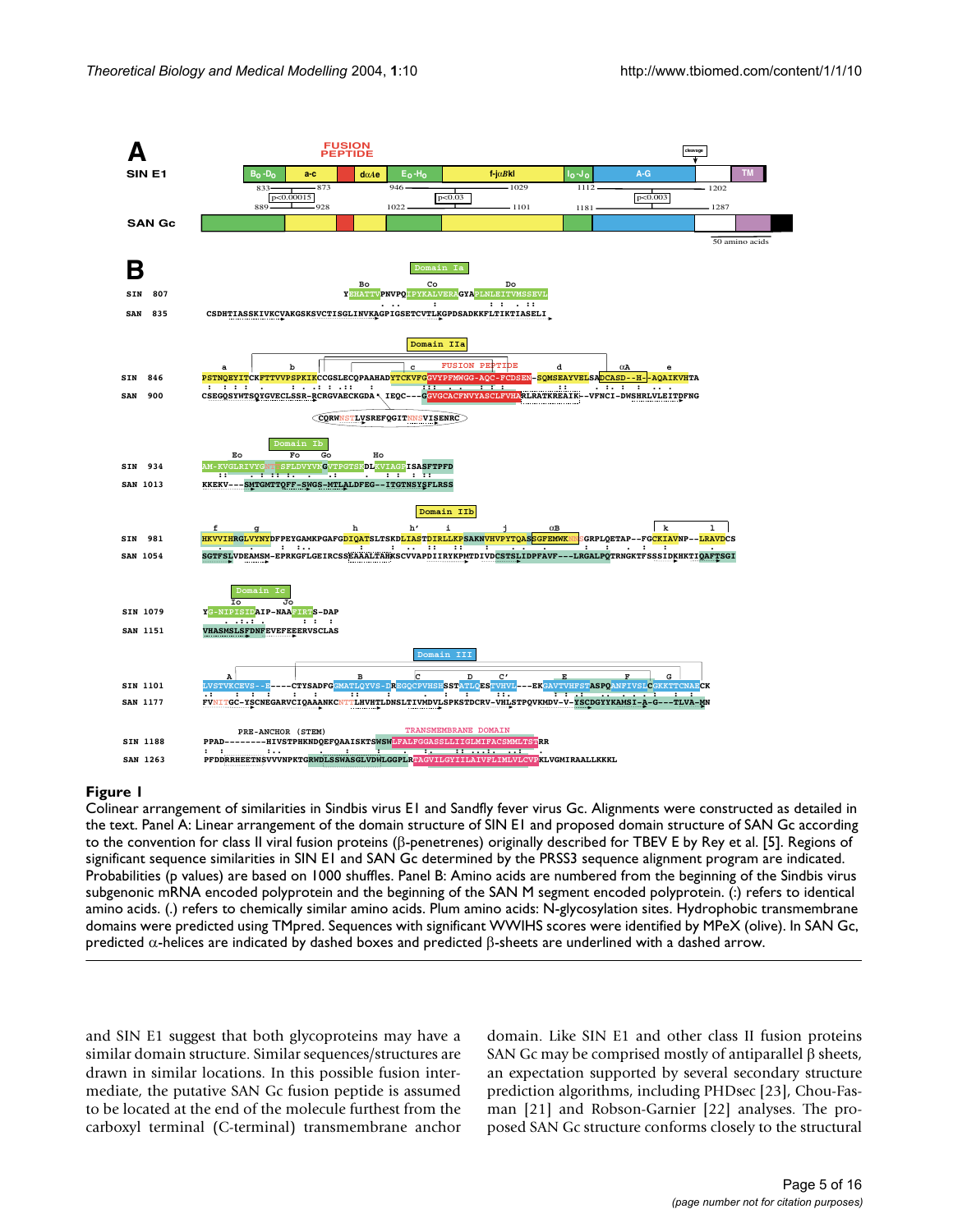

 $\,$  B Sandfly fever virus  $G_C^{}$ 



## Model of Sandfly fever virus Gc ba **Figure 2** sed on predicted structure of a Sindbis virus E1 fusion intermediate

Model of Sandfly fever virus Gc based on predicted structure of a Sindbis virus E1 fusion intermediate. Panel A: A structural intermediate of SFV E1 as determined by Gibbons et al. [33] was projected to SIN E1. Panel B: A model fitting SAN GC to the predicted structure of SIN E1. Structures predicted to be similar are color-coded the same way in SIN E1 and SAN Gc. Grey lines: dicysteine linkages. Black stick figures: N-glycosylation sites (sites with central proline are often not used). Regions with significant Wimley-White interfacial hdrophobicity scale scores were predicted with MpeX (black).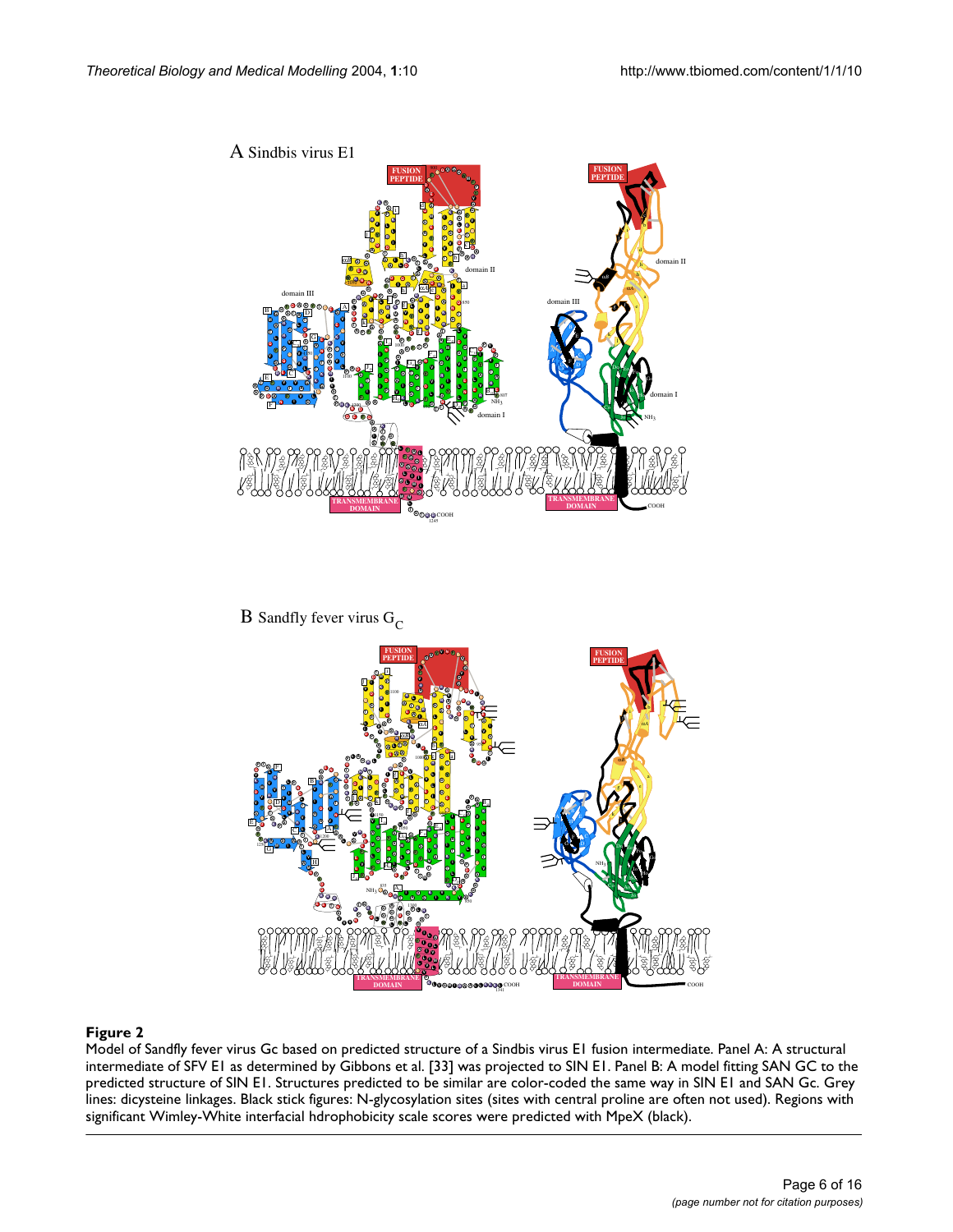predictions of PHDsec, the most robust algorithm, but is also generally consistent with both Chou-Fasman and Robson-Garnier predictions. In some cases because of significant aa sequence similarity with SIN E1, ambiguous structures in SAN Gc are depicted as in SIN E1. Additional evidence for the proposed alignment is the location of cysteine residues of SAN Gc and SIN E1. The cysteine residues are usually the most conserved aa in within a protein family because disulfide linkages are a critical determinant of secondary structure. The dicysteines of SIN E1 (Fig. 2B) are arranged such that bonds are formed only between residues within the same putative domain. A similar arrangement is feasible for SAN Gc with C residues present in close proximity after scaffolding on the SIN E1 structure, and with possible linkages occurring within the three proposed domains. This model also locates the four SAN Gc glycosylation sites so they are surface accessible.

There are many possible alternatives to the cysteine linkages and secondary structures of SAN Gc drawn in Figure 2. Nevertheless, a plausible three-dimensional model of SAN Gc that conforms to the scaffold of the known structure of Alphavirus E1 can be constructed. This result coupled with predictions of a predominantly β sheet secondary structure of SAN Gc provides further support its proposed alignment with SIN E1.

#### *Sequence/structural features of Bunyavirus Gc suggest that a class II fusion protein structure is conserved in members of the Bunyaviridae*

To provide additional evidence for the proposed SIN E1/ SAN Gc alignment and the SAN Gc class II fusion protein model, we determined whether structural/sequential similarities with class II fusion proteins are conserved in envelope proteins encoded by other members of the Bunyavirus family. With the exception of tospoviruses, that use an ambisense strategy for synthesis of a nonstructural protein, Bunyavirus M segments are negative in polarity and the mRNA transcribed contains a long open reading frame [37]. The M segment mRNA is translated as a polyprotein, which is post-translationally processed [38]. There is considerable diversity in the number and sizes of the M segment encoded polyproteins produced in infected cells, but all Bunyaviruses encode at least two glycoproteins, Gn and Gc. Prior analyses have revealed similarities between Gc encoded by members of orthobunyaviruses and tospoviruses [18,39], but evidence that Gn and Gc serve analogous functions in each Bunyavirus genus has not been available previously. Comparisons among Gc of members of the five genuses of the Bunyaviridae using the PRSS3 algorithm revealed that the type members of each genuses display significant sequence similarities with certain Gc of viruses of other Bunyavirus genuses (Table [2\)](#page-7-0). The most significant alignment detected among members of different genuses of the Bunyaviridae, was between RVF, type member of phleboviruses, and tomato spotted wilt virus (TSWV), type member of tospoviruses ( $p < 10^{-18}$ ). As noted previously [18,39], orthobunyavirus Gc also show a significant similarity to tospovirus Gc, with Bunyamwera virus (BUN) Gc displaying a significant similarity to TSWV Gc ( $p < 10^{-8}$ ). As with phlebovirus Gc, the prototype of the hantavirus genus, Hantaan virus (HAN), showed a modest sequence alignment ( $p < 0.05$ ) with SIN E1, further supporting the proposed similarities between Bunyavirus Gc and Alphavirus E1. Significant alignments were not detected between Bunyavirus Gc or Alphavirus E1 and TBEV E or other flavivirus class II viral fusion proteins. Limited local similarities were observed between some Bunyavirus Gc and pestivirus E2. It is noteworthy that the significance of the overall sequence similarities between certain phlebovirus Gc and Alphavirus E1 is higher than some similarities among Gc of some prototypic members of the Bunyaviridae (compare Table [1](#page-2-0) and [2\)](#page-7-0). Collectively, these results suggest that Gc of Bunyaviruses share a limited number of similar sequences.

Available computational methods alone do not permit overall alignments of Bunyavirus Gc, however, through the use of PRSS3 and MacMolly alignment tools and by inspection certain common sequences can be identified. The most highly conserved sequences among type members of the five Bunyavirus genuses conform to a consensus class II fusion peptide (Fig. 3, red) and to a carboxyl terminal transmembrane domain (Fig. 3, violet). Certain cysteine clusters, which are likely to stabilize the secondary structures of the proteins, also are present in similar locations along the proteins, including the beginning of putative domain III (Fig. 3). Further support for the alignment of Bunyavirus Gc is obtained by the use of the WWIHS. Sequences with significant WWIHS scores are located in similar locations in Bunyavirus Gc (Fig. 3, olive). The proposed fusion peptides and transmembrane domains of each of the Bunyavirus Gc examined displayed significant WWIHS scores. In addition, most of the Gc examined had sequences with significant WWIHS scores in the putative IIa domains and either the putative Ic domain or the beginning of adjacent domain III. This alignment suggests that orthobunyaviruses and tospoviruses Gc have extended regions of approximately 400 and 50 amino acids at the amino terminus relative to phlebovirus, hantavirus and nairovirus Gc. These results also suggest that motifs involved in virion:cell fusion are conserved in Gc throughout the Bunyaviridae, and that Gc is the fusion protein encoded by members of each Bunyavirus genus.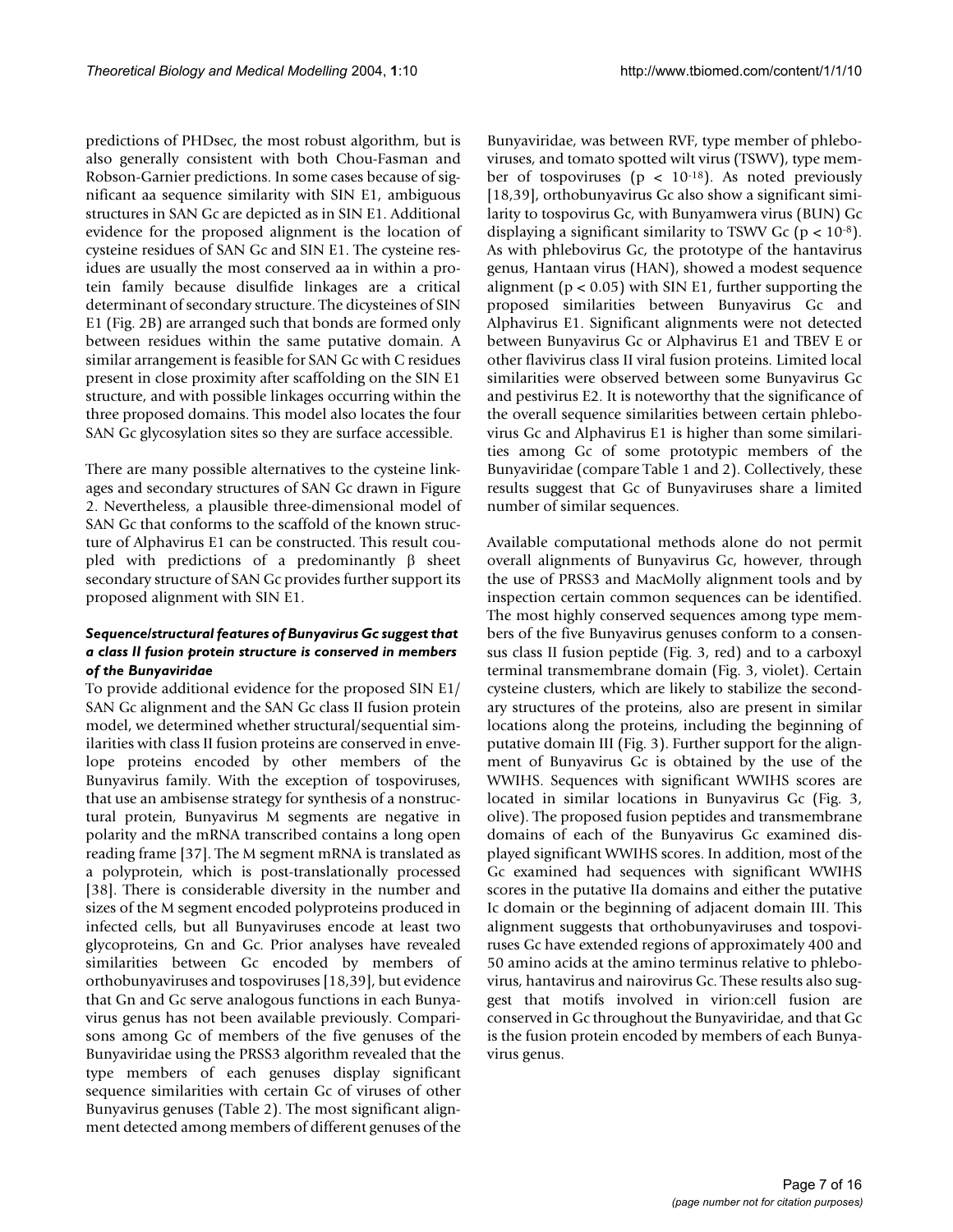|                                 | Viral protein <sup>1</sup> |                  |                  |                  |              |                                |                                 |              |  |
|---------------------------------|----------------------------|------------------|------------------|------------------|--------------|--------------------------------|---------------------------------|--------------|--|
| Viral protein                   | Hanta HAN<br>Gc            | Nairo CCHF<br>Gc | Phlebo RVF<br>Gc | Tospo TSWV<br>Gc | Alpha SIN E1 | CeRV Cer13<br>Env <sup>2</sup> | Tenui RiSV<br>pvc2 <sup>2</sup> | Flavi TBEV E |  |
| Obuny BUN<br>Gc                 | 0.0005                     | 0.01             | 0.009            | $10-5$           | <b>NS</b>    | <b>NS</b>                      | <b>NS</b>                       | <b>NS</b>    |  |
| Hanta HAN<br>Gc                 | $\overline{a}$             | 0.0001           | <b>NS</b>        | <b>NS</b>        | 0.05         | <b>NS</b>                      | 0.003                           | <b>NS</b>    |  |
| Nairo CCHF<br>Gc.               | $---$                      | ---              | 0.05             | 0.0001           | <b>NS</b>    | <b>NS</b>                      | <b>NS</b>                       | <b>NS</b>    |  |
| Phlebo RVF<br>Gc                | $\overline{a}$             | ---              | ---              | $10^{-18}$       | 0.04         | $10^{-8}$                      | 0.001                           | <b>NS</b>    |  |
| Tospo TSWV<br>Gc                | $  \sim$                   | $---$            | ---              | ---              | <b>NS</b>    | <b>NS</b>                      | <b>NS</b>                       | <b>NS</b>    |  |
| Alpha SIN E1                    | $\qquad \qquad -$          | $- - -$          | ---              | ---              | $---$        | 0.02                           | NS.                             | <b>NS</b>    |  |
| CeRV Cer13<br>Env <sup>2</sup>  | $---$                      | ---              | ---              | ---              | ---          | ---                            | 0.02                            | <b>NS</b>    |  |
| Tenui RiSV<br>pvc2 <sup>2</sup> | $---$                      | ---              | ---              | ---              | $- - -$      | ---                            | ---                             | <b>NS</b>    |  |

<span id="page-7-0"></span>**Table 2: Similarities among Bunyavirus Gc, Alphavirus E1 and related glycoproteins as determined with the PRSS3 sequence algorithm.**

Two-way comparisons were done between the full-length amino acid sequences of the indicated glycoproteins. Probabilities (p values) of a significant alignment are based on 1000 shuffles. BUN: Bunyamwera virus; HAN: Hantavirus; CCFV: Crimean-Congo hemorrhagic fever virus; RVF: Rift valley fever virus; TSWV: Tomato spotted wilt virus; SIN: Sindbis virus; Cer13: *Caenorhabditis elegans* retrovirus 13; RiSV; rice stripe virus; TBEV: tick-borne encephalitis virus.

2C-terminal sequence.

#### *Sequence/structural features of Bunyavirus Gc are present in a Tenuivirus protein and in an Env encoded by a*  **Caenorhabditis elegans** *retrovirus*

As previously reported, phlebovirus Gc have a significant similarity to surface protein pvc2 encoded by plant viruses of the Tenuiviridae [40]. The PRSS3 sequence alignment algorithm confirms this similarity (Table [2,](#page-7-0) p < 0.001). An envelope protein (Env) encoded by a group of retroviruses of the nematode *C. elegans* also demonstrate significant similarities to phlebovirus Gc [41,42]. There is a significant alignment detected by the PRSS3 algorithm between SAN Gc and the carboxyl terminal region of Env of Cer13, a potentially replication-competent member of this group (Table [2,](#page-7-0)  $p < 10^{-8}$ ). These results further validate the use of the PRSS3 algorithm to identify limited similarities amongst viral proteins. Alignment of the carboxyl terminal portion of the pvc2 protein of rice stripe virus (RiSV), a Tenuivirus, and the envelope protein encoded by Cer13 retrovirus with two phlebovirus Gc reveals a collinear arrangement of fusion peptide consensus sequences (Fig. [4,](#page-9-0) red) and potential carboxyl terminal transmembrane domains (Fig. [4](#page-9-0), violet). These proteins also have several overlapping sequences with significant WWIHS scores (Fig. [4](#page-9-0), olive). The retention of these features in proteins encoded by evolutionarily distant genomes, provides further evidence that these motifs are important for the function of Bunyavirus fusion proteins.

## *Protein order in polyproteins encoded by Bunyaviridae M segments*

The longest open reading frames of M segments of all members of the Bunyaviridae are antisense to the virion RNA. mRNAs transcribed from Bunyavirus M segments are translated into large polyproteins that are subsequently cleaved by into functional proteins [38,43]. Gc of members of each of the five Bunyavirus genuses are the carboxyl terminal proteins of the polyprotein (Fig. 5). Because viral proteins with similar functions may have similar genome locations, we sought evidence for sequence similarities among other Bunyavirus proteins encoded by the M segment. Gn of type members of the five Bunyavirus genuses were compared to each other and each had a limited sequence similarity to at least one other Gn of a type member of a different genus (Table [3\)](#page-11-0). The most significant alignment was between the Gn proteins of HAN, a hantavirus, and CCHF, a nairovirus (p < 10-4). HAN Gn also showed a significant alignment with Gn of RVF, a phlebovirus. Both HAN Gn and Gn of TSWV, a tospovirus, also showed significant alignments with envelope protein 2 (E2) of SIN. SIN E2 has been implicated as the virion protein responsible for binding to the cell surface receptor [44]. These results suggest that the Gn of Bunyaviruses have limited similarity, and may have a common role or roles in the virus replication cycle. The order (from amino to carboxyl terminus) of proteins in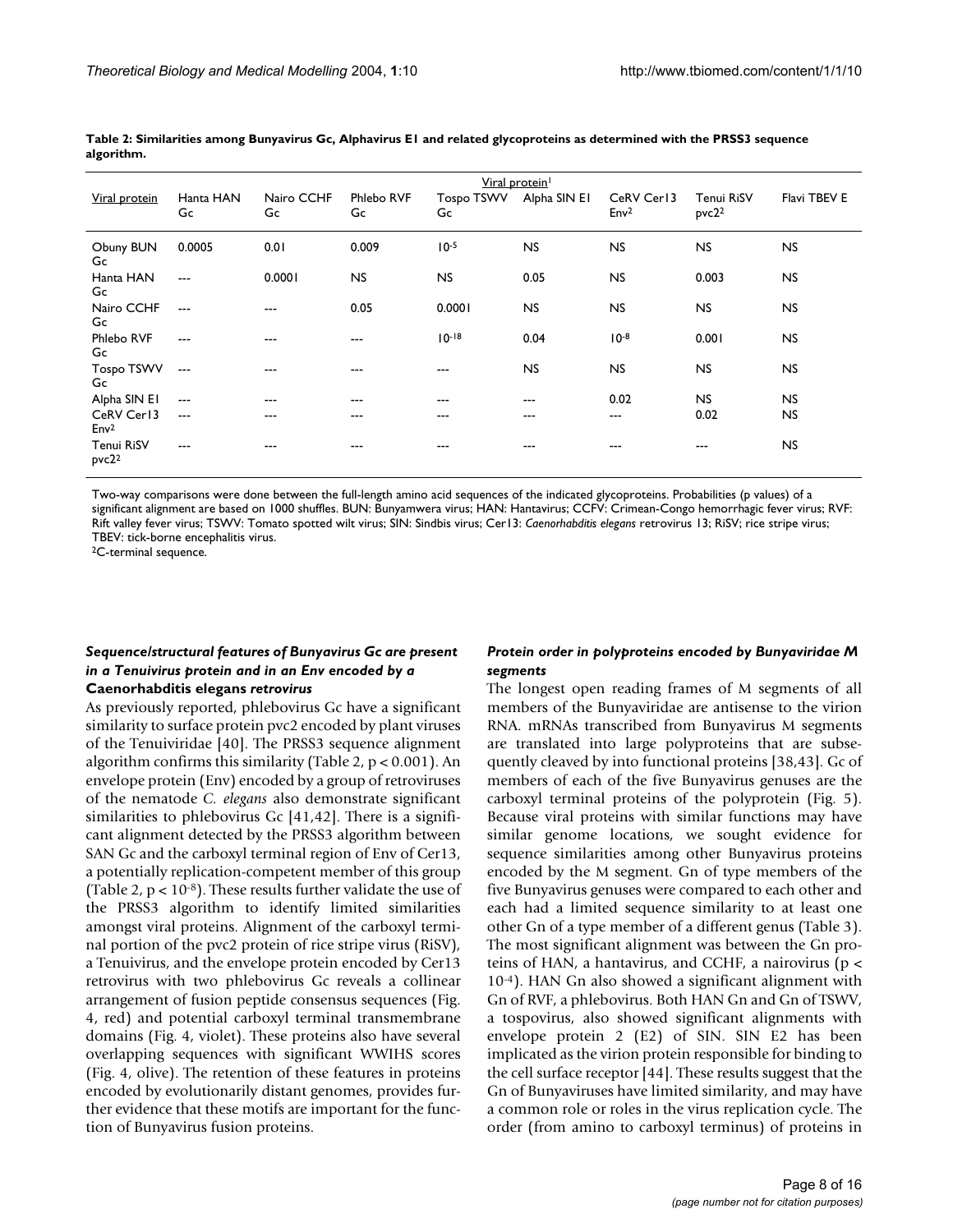|                         |      | nain                                                                                                                                                                                                                                                                                                                                                                                                                                                                                           |  |  |  |  |  |  |  |  |
|-------------------------|------|------------------------------------------------------------------------------------------------------------------------------------------------------------------------------------------------------------------------------------------------------------------------------------------------------------------------------------------------------------------------------------------------------------------------------------------------------------------------------------------------|--|--|--|--|--|--|--|--|
| phlebo RVFV             | 691  | CSELIQASSRITTCSTEGVNTKCRLSGTALIRAGSVGAEACLMLKGVKEDQTKFLKIKTVSSELS<br>$-11$<br>$\cdots$                                                                                                                                                                                                                                                                                                                                                                                                         |  |  |  |  |  |  |  |  |
| tospo TSWV              | 484  | 55 amino acids-CRLGCEYLDLFRNKPLYNGFSDYTGSSLGLTSVGLYEAKRLRNGIIDSYNRQGKISGMVAGDSLNKNETSIPENILPRQSLIFDSVVDGKYR<br><b>SALE SECTION</b><br>$\sim$<br>$\cdot$ :                                                                                                                                                                                                                                                                                                                                      |  |  |  |  |  |  |  |  |
| obuny BUN               | 478  | 399 amino acids-CVSAGCKTDRYPINPDVVTDCVWEFTSRKSQYIGKISMQSLEDYEKALTDRLTHTLETYSFAPLENLPHIKPVYKYITAQGVENSDGIEGAF<br>$\cdot$ .                                                                                                                                                                                                                                                                                                                                                                      |  |  |  |  |  |  |  |  |
| hanta HAN               | 649  | <b>SETPLTPVWNDNAHGVGSVPMHTDLELDFS</b>                                                                                                                                                                                                                                                                                                                                                                                                                                                          |  |  |  |  |  |  |  |  |
| nairo CCHF              | 1046 | FLDSIIKGMKNLLNSTSLETSLSIEAPWGAINVOSTFKPTMSAANIALSWSSVEH                                                                                                                                                                                                                                                                                                                                                                                                                                        |  |  |  |  |  |  |  |  |
|                         |      |                                                                                                                                                                                                                                                                                                                                                                                                                                                                                                |  |  |  |  |  |  |  |  |
|                         |      | Domain ITa                                                                                                                                                                                                                                                                                                                                                                                                                                                                                     |  |  |  |  |  |  |  |  |
|                         |      | <b>FUSION PEPTIDE</b><br><br>**** * * * * ***                                                                                                                                                                                                                                                                                                                                                                                                                                                  |  |  |  |  |  |  |  |  |
| phlebo RVFV             | 756  | CREGOSYWTGSISPKCLSSRRCHLVGECHVNRCLSWRDNETSAEFSFVGESTTMRENK--CFEQCG----------<br>-GWGCG---CFNVN-P-S-CLFVHTYLQSVRKEALRVF----------NCIDWVHKLTLE--ITDFDG<br><u>in die eerste verschieden van die ver</u><br>discussions are a controlled and the control of the control of the control of the control of the control of the control of the control of the control of the control of the control of the control of the control of the contr<br>$\cdot$ $\cdot$<br><b>Contract Contract Contract</b> |  |  |  |  |  |  |  |  |
| ospo TSWV               | 631  | YMIEQSLLGGGGTIFMLNDKTSETAKKFVIYIKSVGIHYEVSEKYTTAPIQSTHTDFYSTCTGNCDTCRKNQAL-TGFQDFCVTPTSYMGCEEANCFAINEGAT-CGFCRNLYDMDKS-YRIYSVLKSTIVADVCISGILG-GQCSRITEEVP<br>orra from community of a community and community<br><b>Secretary Street</b><br><b>Contract Contract</b><br><b>Contract Contract</b><br><b>Service Control</b><br>1.1.1.1.1<br>$\sim$                                                                                                                                              |  |  |  |  |  |  |  |  |
| obuny BUN               | 973  | TTASIPAAGGTSIGYNVRSKDGFPLLDLIVFVKSAVIKSTYNHIYDTGPTISINTKHDEHCTGQCPSNIEHEAN---WLTFSQERTSR <mark>AGGEBFGCLAVNTGCVF-GSCOD</mark> VIRPETKVYRKAVDEVV--ILTVCITYPGH-TFCTEINAIEP<br>the contract of the first complete the contract of the contract of the contract of the contract of the contract of<br>the property of the control of<br>the committee of the com-                                                                                                                                  |  |  |  |  |  |  |  |  |
| hanta HAN               | 679  | LTSSSKYTYRRKLTNPLEEAQSIDLHIEIEEQTIGVDVHALGHWFDGRLNLKTSFHCYGACTKYEYP--WHTA-KCHYERDYQYETS- <mark>WGCNPSDCPGVGTGCTACGLYLDQ</mark> LKPVGSAYKIITIRYS---RRVCVQF-GEENLCKIIDMNDC<br><b>Contract Contract</b><br>a a como e parroquimento de 1920                                                                                                                                                                                                                                                       |  |  |  |  |  |  |  |  |
| nairo CCHF              | 1100 | RGNKILVSGRSESIMKLEERTGISWDLGVEDASESKLLTVPVFEYLSGDRQVEEW-PKATCTGDCPERCGCTSSTCLH-KEW-PHSRMARORTTCGVGTGCTCCGLDVKDLFTDYMFVKWKVEYIK-TEVIVCVELTSQERQCSLIEAGTR                                                                                                                                                                                                                                                                                                                                        |  |  |  |  |  |  |  |  |
|                         |      |                                                                                                                                                                                                                                                                                                                                                                                                                                                                                                |  |  |  |  |  |  |  |  |
|                         |      | Domain Ib<br>Domain IIb                                                                                                                                                                                                                                                                                                                                                                                                                                                                        |  |  |  |  |  |  |  |  |
| phlebo RVFV             | 869  | SVSTIDLGASSSRFTNWGSVSLSLDAEGISGSNSFSFIES<br>PSKGYAIVDEPFSEIPROGFLGEIRCNSESSVLSAHESCLRAPNLISYKPMIDQLECTTNLIDPFVVFERGSLPOTRNDKTFAASKGNRGVQAFSKGS                                                                                                                                                                                                                                                                                                                                                 |  |  |  |  |  |  |  |  |
|                         | 780  | and the control of the first state<br>YENTLFOADIOADLHNDGITIGELIAHG-PDSHIYSGNIA                                                                                                                                                                                                                                                                                                                                                                                                                 |  |  |  |  |  |  |  |  |
| tospo TSWV<br>obuny BUN | 1119 | NLNDPVKMFGHPQLTHDGVPIFTKK-TLEGDDMS-WD-CAAIGKKSVTIKTCGYDTYRFRSGLEQISDIPVSFKDFSSFFLAKSFSLGKLKMVVD<br><b>Barrows</b><br><b>Contract State</b><br>$\cdot$                                                                                                                                                                                                                                                                                                                                          |  |  |  |  |  |  |  |  |
| hanta HAN               | 824  | KITEEIELQFKTVDTKTLPYIVAVNNHKLYSGQINDLGTFGQ<br>MCGNVOKTNSSILGTGTPKFDYTCHGASRKDIIVRR--CYNNNFDSCKLLKEETQLIFNDDHDTITVYNTNH<br><b>SECTION CONTINUES</b>                                                                                                                                                                                                                                                                                                                                             |  |  |  |  |  |  |  |  |
| nairo CCHF              | 1260 | FVSRHVKVCIIGTVSKFSQGDTLLFFGPLEGGGLIEKH<br>WCTS-TCQFGDPGDIMSPR---DKGFLCPEFPGSFRKKCNFATTPICEYDGNMVSGYKKVMATIDSFQSFNTSTMHFTDERIEWKDPDGMLRDHINI<br>$\overline{1}$<br>a contra a antigo<br><b>Contract Contract</b>                                                                                                                                                                                                                                                                                 |  |  |  |  |  |  |  |  |
|                         |      | FNLGPVTITLSEPRNIOOKLPPEIVTLHPRIEEGFFDLMHVOKVLSAST<br><b>VCKLOSCTHGVPGDL</b><br>MSWDGCDLDYYCNMGDWPSCSYTGVTOHNHAAFVNMLSIETDYTKNFHFHSKRVTAHGDTPOLDLKARPTYGAGE                                                                                                                                                                                                                                                                                                                                     |  |  |  |  |  |  |  |  |
|                         |      | OVYHIGNLLKGDKVNGHLIHKIEPHF                                                                                                                                                                                                                                                                                                                                                                                                                                                                     |  |  |  |  |  |  |  |  |
|                         |      | Domain Ic<br>Domain III                                                                                                                                                                                                                                                                                                                                                                                                                                                                        |  |  |  |  |  |  |  |  |
| phlebo RVFV             | 1007 | CDAAFLNLTGCYSCNA-----------GARVCLSITSTGTGSLSAHNKDGSLHIVLPSENGTKDQCQILHFTVPEVEEEFMYSCDGDERPLLVKGTLIAID<br><b>VOADLTLMFDNFEVDFVGAAVS</b>                                                                                                                                                                                                                                                                                                                                                         |  |  |  |  |  |  |  |  |
| tospo TSWV              | 911  | $\sim$<br>$\cdot$ $\cdot$ :<br><b>B</b> 1<br>CNGCLL-CGQGLSCLLEFFSDLTFSTAISIDACSLSTY-QLAVKKGSNKY---NITM--FCSANPDKKKMTLYPEGNPDISVEVLVNNVIVEEPENIIDQ---NDE<br>LPSDLFKVAPKKPSITSTSLN                                                                                                                                                                                                                                                                                                               |  |  |  |  |  |  |  |  |
| obuny BUN               | 1231 | <b>THE CONTRACT OF A REAL PROPERTY</b><br><b>Brading Committee</b><br>$\sim$ $\sim$<br>the contract of the state<br>$\cdots$<br>LIGELAIKLILGDIQYKLFTETLDLQIDAK<br>CVGCPD-CFESYSCNF-------QIVSNIDTICSLEGPCDTFHNRISIKAMQQNYAVKLSCQKDPRPSGTFKICNREYTVVFHTVAKDDKIE--INVGDQTSFIKE                                                                                                                                                                                                                   |  |  |  |  |  |  |  |  |
| hanta HAN               | 955  | ti i svetla stratova<br>$\cdot$ :<br>. .<br>$\ddotsc$<br>$\mathbf{r}$<br>LVTKDIDFDNLGENPCKIGLOTSSIEGAWGSGVGFTLT<br>CLVSLTECPTFLTSIK--------------ACDKAICYGAESVTLTRGQNTVKVSGKGGHSGSTFRCCHGEDCSQIGLHAAAPHLDKVNGISEIENSKV                                                                                                                                                                                                                                                                         |  |  |  |  |  |  |  |  |
| nairo CCHF              | 1429 | $\mathbf{r}$ and $\mathbf{r}$<br><b>Contract Contract Contract</b><br>المستحقق<br>$\sim$ 1<br><b>ITVLVEVADMELHTKKIEISGLKFASLT</b><br>CTGCY-ACSSGISCKVRIHVDEPDELTVHVKSEDPDIVAASSSLMARKLEFGTDSTFKAFSAMPKTSLCFYIVEREYCKSCSKEDTOKCVNTKLEOPOSILIEHKGTI                                                                                                                                                                                                                                              |  |  |  |  |  |  |  |  |
|                         |      |                                                                                                                                                                                                                                                                                                                                                                                                                                                                                                |  |  |  |  |  |  |  |  |
|                         |      |                                                                                                                                                                                                                                                                                                                                                                                                                                                                                                |  |  |  |  |  |  |  |  |
|                         |      | PRE-ANCHOR (STEM)<br><b>TRANSMEMBRANE DOMAIN</b>                                                                                                                                                                                                                                                                                                                                                                                                                                               |  |  |  |  |  |  |  |  |
| phlebo RVFV 1119        |      | ******* * ** **<br>PFDDRREAGGESTVVNPKSGSWNFFDWFSGLMSWFGGPLKLYSSFACMLHYQLGSFSSLYILEEQASLKCGLLPLRRPHRSVRVKVIC<br><u>т.</u><br>and the contractor<br>$\ddotsc$<br>______                                                                                                                                                                                                                                                                                                                          |  |  |  |  |  |  |  |  |
| tospo TSWV              | 1028 | YAHEEQQYNSDSSAWGFWDYIKSPF---NFIASYF-GSFFDTIRWLLLAFIFLVTYFCSILTSICKGYVKNESYKSRSKIEDDDEPEIKAPMLMKDTMTRRRPPMDFSHLV                                                                                                                                                                                                                                                                                                                                                                                |  |  |  |  |  |  |  |  |
| obuny BUN               | 1357 | KDDRCKTWLCRVRDEGISVIFEPIK---AFFGSYFSIFFYLLVVVVVGFDILVIFXPYLKLKEVLKANEKLYLQEIKQK<br>the control of the companion of the companion of the companion of the companion<br>and the state of the state of<br>$\mathbf{r}$<br><b>Contract Contract</b>                                                                                                                                                                                                                                                |  |  |  |  |  |  |  |  |
| hanta HAN               | 1078 | YDDGAPQCGIK--CWF--VKSGEW------ISGIFSGNWIVLIVLCVFLLFSLVLLSILCPVRKHKKS<br>a la caso as concerto de la caso de la caso de la caso de la caso de la caso de la caso de la caso de la caso                                                                                                                                                                                                                                                                                                          |  |  |  |  |  |  |  |  |
| nairo CCHF              | 1564 | IGKQNDTCTAKASCWLESVKSFFY-GLKNMLSGIF-GNVFIGIFLFLAPFALLILFFMFGWRILFCFKCCRRTRGLFKYRHLKDDEETGYRKIIERLNNKKGKNKLLDGERLADRKIAELFSTKTHVG                                                                                                                                                                                                                                                                                                                                                               |  |  |  |  |  |  |  |  |
|                         |      |                                                                                                                                                                                                                                                                                                                                                                                                                                                                                                |  |  |  |  |  |  |  |  |

#### Alignment of Gc amino acid sequence **Figure 3** s of prototype members of the five genuses of the Bunyaviridae family

Alignment of Gc amino acid sequences of prototype members of the five genuses of the Bunyaviridae family. Alignments were constructed by identifying the fusion peptide (red) and the transmembrane anchor (violet) as described in the text. Additional local sequence similarities were identified by using the Complign feature of MacMolly, the PRSS3 alignment algorithm or by inspection. Sequences with significant WWIHS scores (olive) were identified by MPeX.

the polyproteins of SIN and other members of the Alphaviridae is Capsid-E2-E3-6K-E1. Receptor and fusion functions may reside in two different Bunyavirus proteins, Gn and Gc respectively, occurring in the same order as the envelope glycoproteins, E2 and E1, that carry out these functions in Alphaviruses (Fig. 5). The similarities in protein order and functions support the hypothesis that Gc is the fusion protein of Bunyaviruses. These results also support the suggested nomenclature of Gn and Gc for the Bunyavirus M segment encoded glycoproteins as a replacement for the current ambiguous nomenclature, which variously assigns the designation G1 or G2 to unrelated Bunyavirus glycoproteins. The presumptive protein encoded by the amino terminal region of the pvc2 protein of RiSV also showed limited similarity to SIN E2 (Table [3\)](#page-11-0). Thus, the similarities between proteins encoded by a Ten-

uivirus extend to another glycoprotein of a virus with a class II fusion protein.

The simplest M polyprotein, encoding only Gn and Gc, is that of hantaviruses (Fig. 5). In addition to Gn and Gc, phlebovirus and orthobunyavirus encode nonstructural proteins (NSm) that have two or three potential transmembrane spanning domains as detected by TMpred (Fig. 5). Nairoviruses, such a Crimean-Congo hemorrhagic fever virus (CCHF), synthesize a similar protein [45,46], and we have designated this protein "NSm." NSm of the RVF and BUN, type members of phlebovirus and orthobunyaviruses, as well as the "NSm" protein of CCHF have short regions of similarity with each other as revealed by the PRSS3 sequence alignment algorithm, although the overall alignments are not significant. There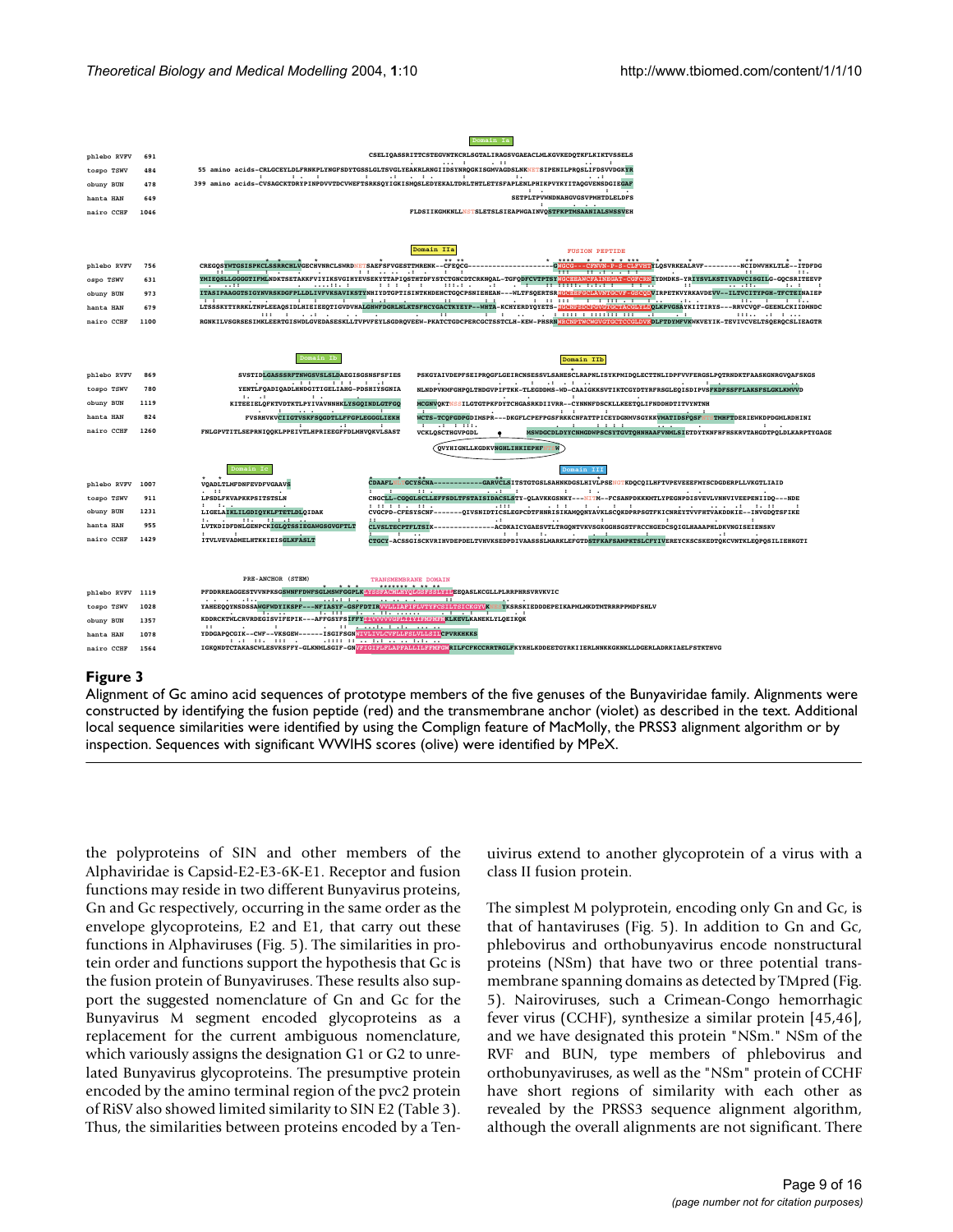<span id="page-9-0"></span>

#### Alignment of phlebovirus Gc amino acid sequences with Tenuiviru of a **Figure 4** *Caenorhabditis elegans* retrovirus s surface protein pvc2 and the carboxyl terminal Env protein

Alignment of phlebovirus Gc amino acid sequences with Tenuivirus surface protein pvc2 and the carboxyl terminal Env protein of a *Caenorhabditis elegans* retrovirus. Sequences are color-coded as in Figure 3.

were also short regions of similarity between the NSm proteins of these three Bunyavirus genuses and the prM/ M-like proteins of Flaviviruses (not shown). Immature virions of members of the flavivirus genus of the Flaviviridae contain a precursor prM to the small membrane protein M. prM is cleaved by furin or by a furin-like protease during virus release to produce the mature M protein localized on the surface of flavivirus virion [47,48]. Flavivirus PrM/M, contains two potential membrane spanning domains, and their functions may include shielding of internal cellular membranes from the fusion peptide of E [7,47]. It is possible that the phlebovirus, orthobunyavirus and nairovirus M segment encoded nonstructural proteins, all with multimembrane-spanning potential, serve the same function for Gc. NSm of TSWV, a tospovirus, showed no sequence similarity or structural similarity with any Bunyavirus protein examined. The functions of tospovirus NSm, which is encoded by the only positive polarity gene in any M segment, and the other Bunyavirus NSm proteins remain to be determined. Nairovirus M may encode two additional proteins, a mucin-like protein (MLP), which contains a variable region with a high concentration of potential O-glycosylation sites, and a protein designed here X, neither of which have obvious homologs encoded by members of the other Bunyavirus genuses [45,46]. The coding sequences of Bunyavirus M

appear to have evolved in a manner preserving the order of the glycoproteins Gn and Gc, while allowing for insertion or deletion of sequences encoding additional proteins.

#### **Discussion**

Proteomics computational analyses suggest that Bunyavirus Gc proteins are class II viral fusion proteins (β-penetrenes), with a structure similar to the fusion proteins of Alphaviruses and Flaviviruses. Similar sequences or common structural/functional motifs are collinearly located in Bunyavirus Gc and Alphavirus E1. Features common to other class II fusion proteins, including an internal fusion peptide, a carboxyl terminal transmembrane domain and regions with a high propensity to interface with bilayer membranes, are conserved and in similar locations in Gc of viruses in each genus of the Bunyaviridae. These features are also present in glycoproteins encoded by nonenveloped Tenuiviruses of plants, and a group of *C. elegans* retroviruses previously shown to have remarkable sequence similarities to phlebovirus Gc. These results also indicate that Gallaher's "Rosetta Stone" strategy can be used to identify potential class II viral fusion proteins, as demonstrated previously for class I fusion proteins [1- 3,49]. The common placement of proper names or "cartouches" allowed the ancient languages of the Rosetta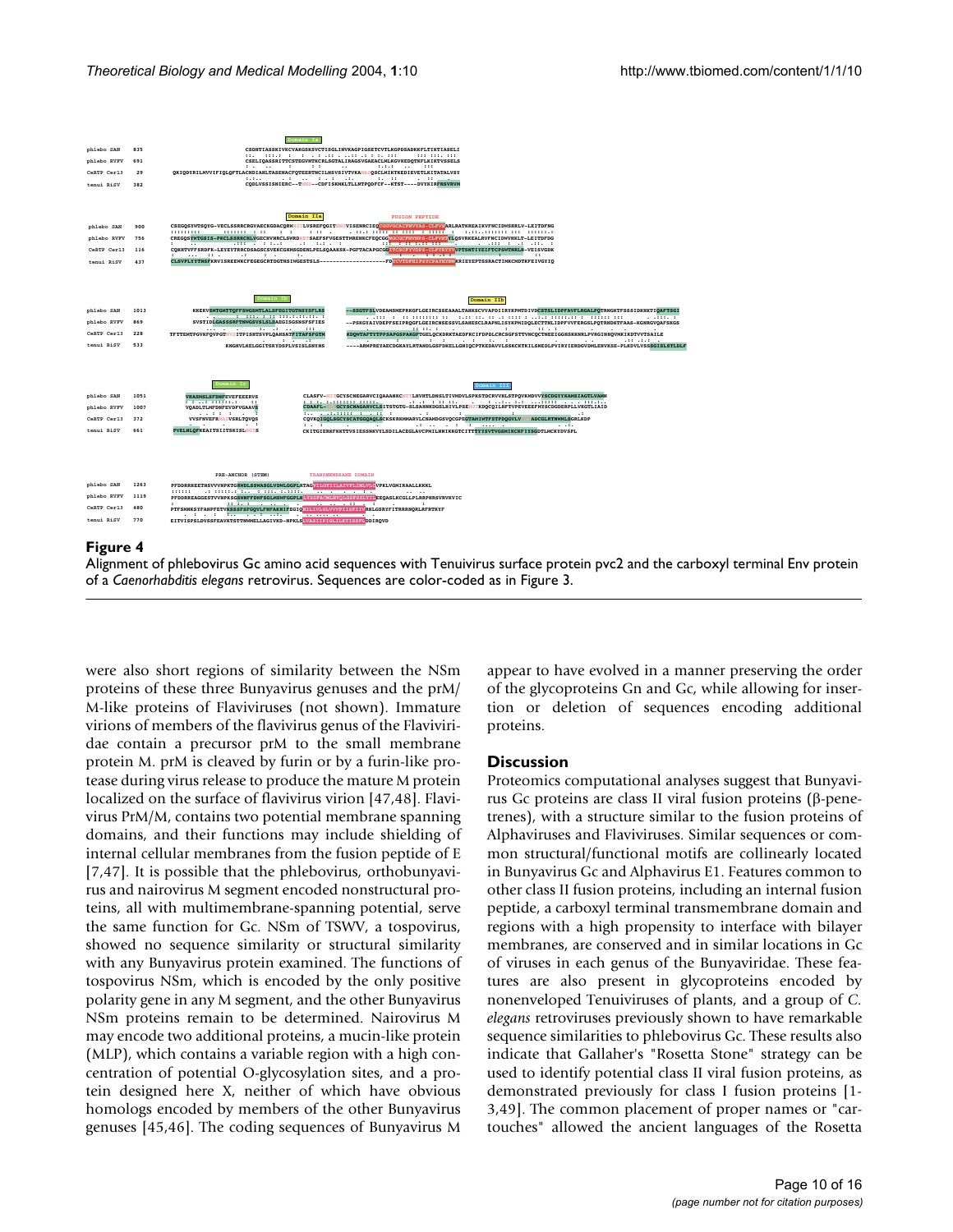

#### Figure 5

Common order of proteins in Bunyavirus M segment polyproteins. Related glycoproteins Gn and Gc are in the same order in the polyproteins of prototypic members of the Bunyaviridae. Prior designations of the glycoproteins are indicated in parentheses. Hydrophobic domains were predicted using TMpred. The O-glycosylation rich (mucin-like) region in CCHF was delineated using NetOGlyc 3.1 as described previously by Sanchez and coworkers [46]. These authors also described the indicated potential cleavages of the CCHF polyprotein.

Stone to be deciphered. As advanced by Gallaher, fusion peptides can serve a similar function to facilitate alignment of viral fusion proteins with limited sequence similarities.

Many viral fusion proteins fit neither class I or II and it is likely that other classes of viral fusion protein also exist. However, among major classes of enveloped RNA viruses, there are at least six, myxoviruses, retroviruses, paramyxoviruses, filoviruses, arenaviruses and coronaviruses, that encode class I viral fusion proteins [1-4]. Alphaviruses, members of the flavivirus genus of the Flaviviruses, and according to current analyses, Bunyaviruses, encode class II viral fusion proteins. Computational analyses suggest that members of the two other Flavivirus genuses, hepaciviruses and pestiviruses, encode variant class II fusion proteins [12]. The viruses encoding class II or II viral fusion proteins thus represent a substantial portion of enveloped RNA virus families known to infect vertebrates. It is significant that representative class I and II encoding viruses are also found in evolutionarily distinct plant viruses and viruses or virus-like genomic elements of nematodes and insects [41,42,50,51]. There may be constraints on the structures of viral proteins capable of effectively mediating virion:cell fusion, or a limited number of enveloped RNA virus lineages.

Alphaviruses appear to use separate envelope proteins for fusion (E1) and attachment (E2) [44]. Because Bunyavirus Gc display similarities to Alphavirus E1 and certain Bunyavirus Gn display limited sequence similarities to Alphavirus E2, Bunyaviruses may have adapted a similar strategy. Verification that Gc is the fusion protein of Bunyaviruses will require a combination of X-ray crystallographic structural studies and site-directed mutagenesis of key features such as the putative fusion peptide. Verification that Gn serves as the receptor binding protein for any Bunyavirus requires identification of its cell surface receptor. E, the class II fusion protein of TBEV, dengue virus, and other members of the flavivirus genus of the Flaviviridae, mediates both virion:cell fusion and receptor-binding [52,53]. Therefore, it is possible that Bunyavirus Gc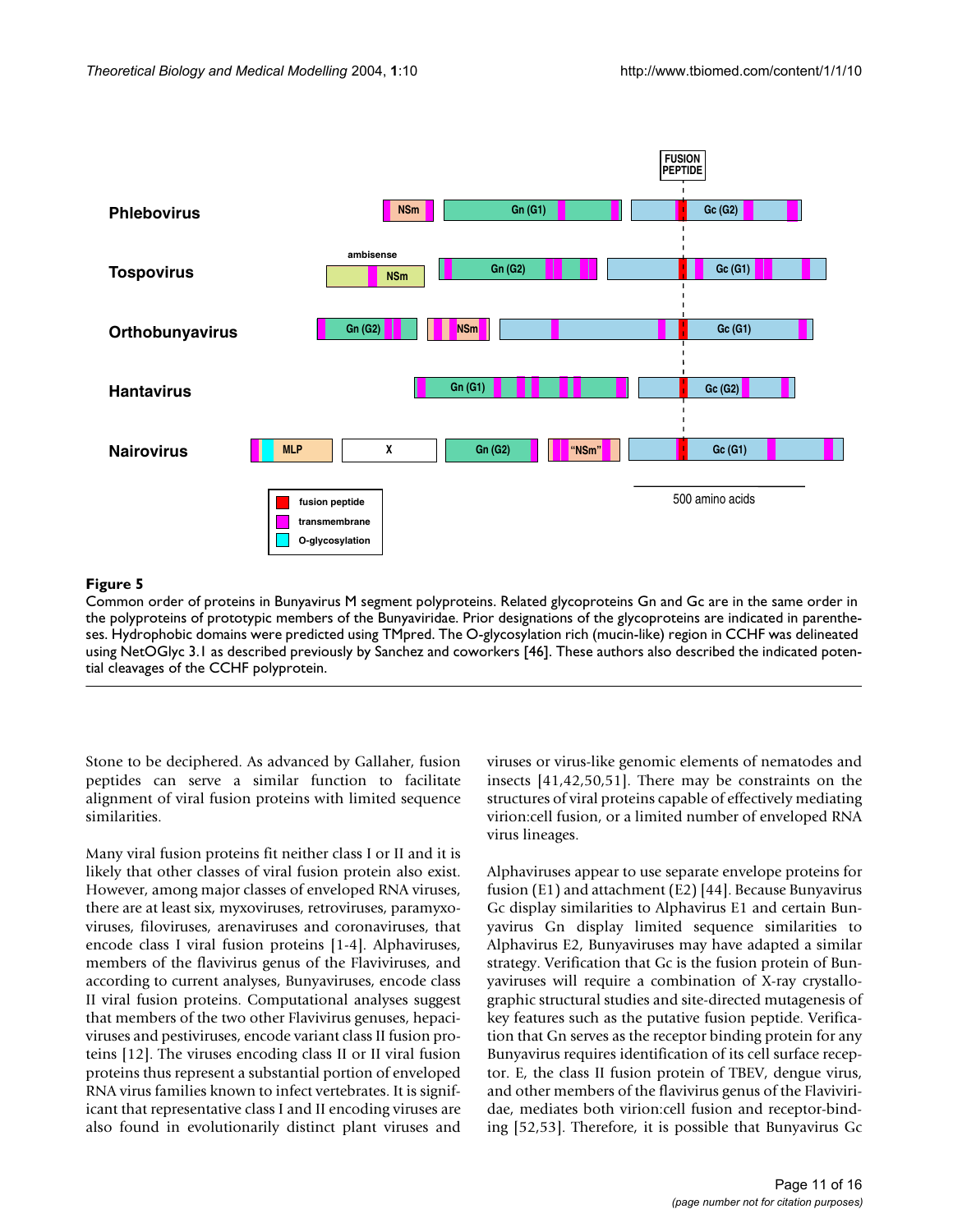|                                 | Viral protein <sup>1</sup> |                  |                  |                               |           |                                |                                 |              |  |
|---------------------------------|----------------------------|------------------|------------------|-------------------------------|-----------|--------------------------------|---------------------------------|--------------|--|
| Viral protein                   | Hanta HAN<br>Gn            | Nairo CCHF<br>Gn | Phlebo RVF<br>Gn | Tospo TSWV Alpha SIN E2<br>Gn |           | CeRV Cer13<br>Env <sup>2</sup> | Tenui RiSV<br>pvc2 <sup>2</sup> | Flavi TBEV E |  |
| Obuny BUN<br>Gn                 | <b>NS</b>                  | <b>NS</b>        | NS.              | 0.02                          | <b>NS</b> | <b>NS</b>                      | <b>NS</b>                       | <b>NS</b>    |  |
| Hanta HAN<br>Gn                 | $---$                      | $10-4$           | 0.03             | <b>NS</b>                     | 0.05      | <b>NS</b>                      | <b>NS</b>                       | <b>NS</b>    |  |
| Nairo CCHF<br>Gn                | $---$                      | ---              | <b>NS</b>        | <b>NS</b>                     | <b>NS</b> | <b>NS</b>                      | <b>NS</b>                       | <b>NS</b>    |  |
| Phlebo RVF<br>Gn                | $---$                      |                  | ---              | <b>NS</b>                     | <b>NS</b> | <b>NS</b>                      | NS <sup>3</sup>                 | <b>NS</b>    |  |
| Tospo TSWV<br>Gn                | $---$                      |                  | ---              | ---                           | 0.04      | <b>NS</b>                      | <b>NS</b>                       | <b>NS</b>    |  |
| Alpha SIN E2                    | $\overline{a}$             |                  | ---              | ---                           | ---       | <b>NS</b>                      | 0.04                            | <b>NS</b>    |  |
| CeRV Cer13<br>Env <sup>2</sup>  | $---$                      |                  | ---              | ---                           |           | ---                            | 0.025                           | <b>NS</b>    |  |
| Tenui RiSV<br>pvc2 <sup>2</sup> | $---$                      |                  |                  | ---                           |           |                                | ---                             | <b>NS</b>    |  |

<span id="page-11-0"></span>**Table 3: Similarities among Bunyavirus Gn, Alphavirus E2 and related glycoproteins as determined with the PRSS3 sequence algorithm.**

1Two-way comparisons were done between the full-length amino acid sequences of the indicated glycoproteins. Probabilities (p values) of a significant alignment are based on 1000 shuffles. BUN: Bunyamwera virus; HAN: Hantavirus; CCFV: Crimean-Congo hemorrhagic fever virus; RVF: Rift valley fever virus; TSWV: Tomato spotted wilt virus; SIN: Sindbis virus; Cer13: *Caenorhabditis elegans* retrovirus 13; RiSV; rice stripe virus; TBEV: tick-borne encephalitis virus.

2N-terminal sequence.

 $3<sub>p</sub> = 0.08$ 

serves both as the fusion protein and receptor binding protein.

The remarkable similarities in both the pre- and postfusion forms of the fusion proteins of SFV E1, an Alphavirus, and DEN and TBEV, members of the flavivirus genus of the Flaviviruses, in the absence of detectable sequence similarities, suggest that Alphavirus and Flavivirus class II fusion proteins may have diverged from a common progenitor. Alternatively, there may have been convergent evolution towards the common structure. Likewise, the sequence similarities detected between phlebovirus Gc and SIN E1 are consistent with divergent evolution from a common progenitor, but are insufficient to directly establish a phylogenic relationship. The results presented here suggest that Gc of members of the Bunyaviridae may have a common ancestor. Gn and Gc are in analogous locations in the polyproteins encoded by the five genuses of the Bunyaviridae. The simplest Bunyavirus M polyprotein, that of hantavirus members, encodes only Gn and Gc, whereas M of members of other Bunyavirus genuses encode several additional proteins. Therefore, divergence of Bunyavirus M segments may have occurred either through acquisition of sequences and/or lose of sequences in a cassette manner constrained in part by the locations of the major glycoproteins.

Comparisons of divergent viral fusion proteins with internal fusion peptides can reveal features essential for virion:cell fusion. Regions of high membrane interfacial propensity including the fusion peptide and the transmembrane anchor, appear in similar locations in Bunyaviruses, Alphaviruses and Flaviviruses. The presence of several additional sequences with the propensity to interact with bilayer membranes in class II viral fusion proteins has not been considered in previous virion:cell fusion models [9,11,54]. Cell entry of Alphaviruses and Flaviviruses is believed to occur via the endocytic route, and it is likely that this is the entry route of Bunyaviruses [55]. Following binding to the cellular receptor, a putative function of Bunyavirus Gn (Fig. 6A), the Bunyavirus virion may be taken up in an endocytic vesicle (Fig. 6B). Exposure to acidic pH in the endosome may trigger conformational changes in the envelope proteins and in the virion itself resulting in dissociation of Gn and Gc (Fig. 6C). Current models of fusion mediated by Alphavirus and Flavivirus class II viral fusion proteins suggest that the low pH of the endosome triggers trimerization and a bending of class II fusion proteins at a flexible "hinge" region between domains I and II elevating the fusion peptide so that it can insert into the host membrane [6,9,11,54]. Current models then suggest that a rearrangement of the stem (pre-anchor region), so that there are more extensive interactions with domains I-III, results in a deformation of the viral and target membranes and the formation of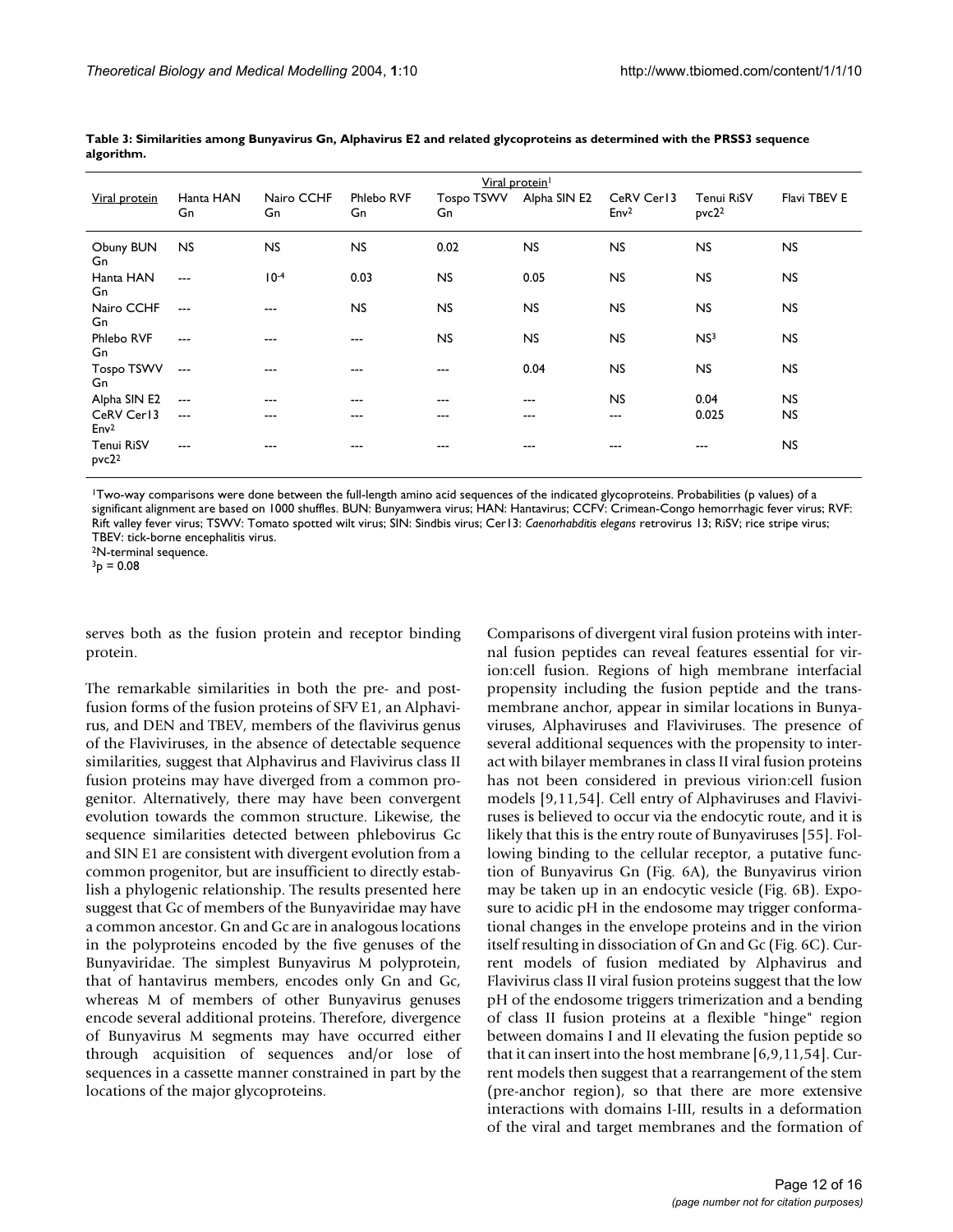

## **Figure 6**

Hypothetical model of Bunyavirus:cell fusion. Steps in the entry process of Bunyaviruses can be extrapolated from current models of class II viral fusion protein-mediated virion cell fusion. Panel A. The Bunyavirus glycoproteins Gn and Gc are modeled according to SIN virion structure analyses by Zhang et al. [31]. Based on limited similarities with Alphavirus E2 proteins (Table 3), Gn is depicted as the receptor-binding protein of Bunyaviruses. Certain Bunyaviruses may encode other membraneassociated proteins that interact with the fusion peptide or other regions of Gc. Panel B: Receptor-binding triggers uptake of Bunyavirus virion by endocytosis. Panel C: Acidification of the endocytic vesicle occurs via the action of proton transporters and may initiate Gn and Gc dissociation. Panel D: bending at the flexible "hinge" region beween domains I and II permits Gc trimer formation and insertion of the fusion peptide into the endosomal vesicle membrane. Panel D' Alternatively, Gc trimer formation may involve the rotation of domain III and a rearrangement (twist) of domain II as shown for SFV E1, DEN E and TBEV E [11,33,54]. Panel E: As previously proposed [11,33,54] the formation of more extensive Gc contacts in the trimers and stem regions may release of energy for distortion of the endosomal and viral membranes resulting in formation of "nipple-like" projections. Panel E': Alternatively, aa sequences of Gc that form a track with the ability to interface with bilayer membranes (Fig. 2, black), may facilitate mixing of the endosomal and viral membranes. Panel F: Formation of further trimer contacts and hemifusion. Hemifusion may not occur in the D' and E' pathway. Panel G: Formation of the "fusion pore" and entry of the ribonucleoprotein (RNP) segments. Modified from models and concepts proposed in references 9-12.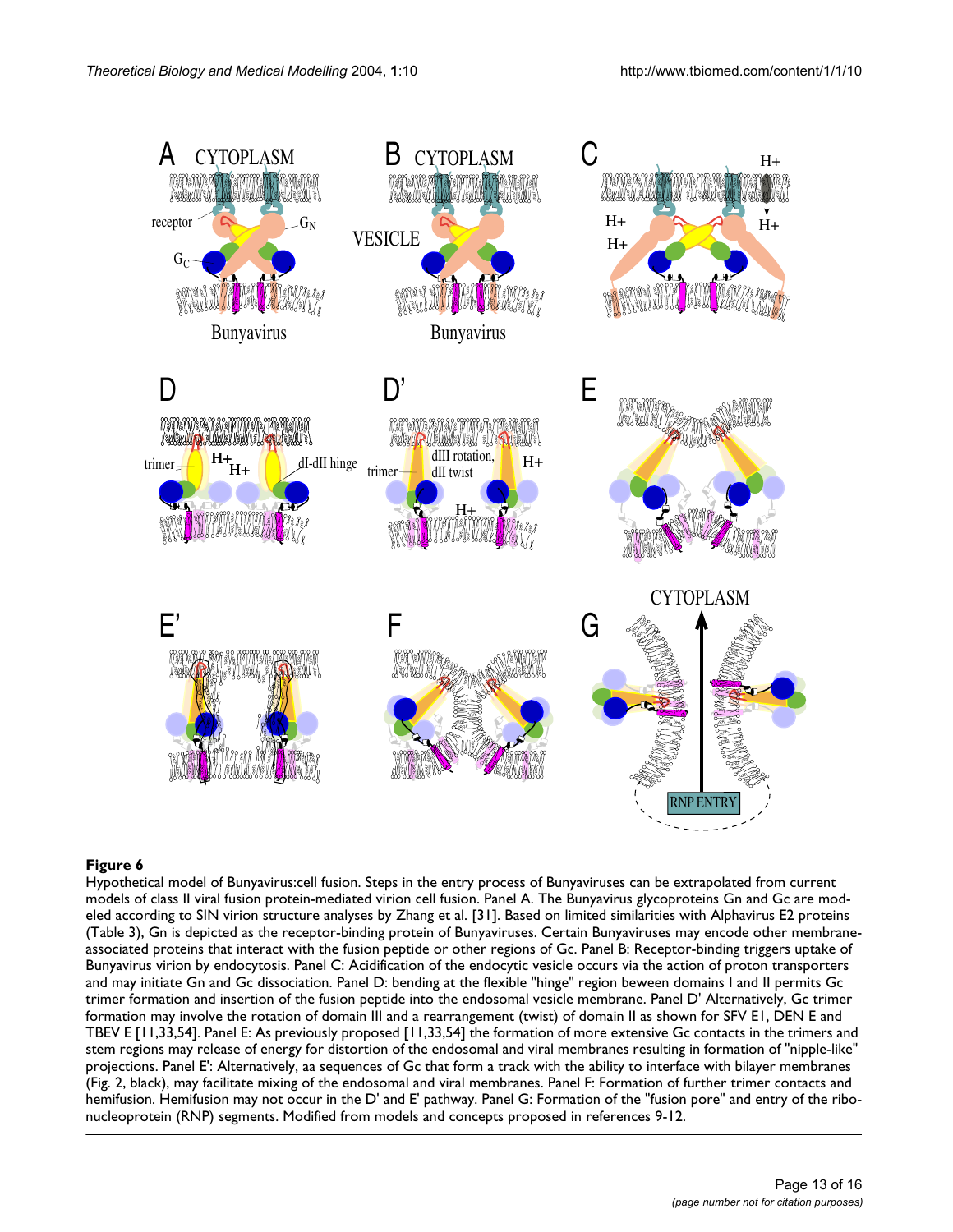apposing membrane "nipples" (Fig. 6E). Subsequently, the nipples are brought closer together by continued interactions of the stem with domains I-III, which results in bilayer hemifusion (Fig. 6F). Complete fusion follows allowing entry of the ribonucleoproteins containing the viral genomic RNA (Fig. 6G). An analogous mechanism, involving deformation and nipple formation of the viral and cellular membranes caused by rearrangements of the viral fusion proteins (six helix bundle formation) has been proposed for class I viral fusion proteins [54].

Current fusion models do not consider that the transmembrane domain and fusion peptide, while anchored into the viral and cellular membranes, would still be free to move laterally without distorting the membranes. More importantly, the virion is quite small compared to the cell, and would be freely mobile. Rearrangement of the fusion proteins may simply draw the virus closer to the cell without distorting either the viral or cellular membranes. An alternative to the models involving apposing membrane nipple formation is suggested by the observation that sequences of class II viral fusion proteins, including the fusion peptide, the transmembrane anchor and other sequences with high WWIHS scores, potentially form a nearly continuous track of membrane interactive regions that could channel the movement of lipids during virion:cell fusion (Fig. 2, black). Similar nearly contiguous sequences with significant WWIHS scores are present in the post-fusion intermediates of Alphaviruses SIN and SFV, DEN and other flaviviruses, and the proposed structures of hepaciviruses and pestiviruses [12]. An intermediate, with the track of sequences with high membrane interfacial propensity, may be the first intermediate formed after exposure to the low pH in liposomes (Fig. 6D'). Upon formation of higher multimers of trimers, the regions with high WWIHS scores, in conjunction with the fusion peptide and transmembrane could then form a "pore" in which the lipids of the cellular and viral bilayer membranes could mix directly (Fig. 6E'). With lipid mixing facilitated by these membrane interfacial sequences bilayer fusion may proceed without a hemifusion step, but still permitting entry of the genome-containing RNP (Fig. 6G).

In the absence of structural determinations by X-ray crystallography, models such as proposed here can provide useful hypotheses to guide experimental strategies for development of vaccines or drugs to prevent or treat infection by viruses with class II fusion proteins. Prior to the availability of X-ray structural data, several potent HIV-1 TM inhibitors were developed [56,57] based on the Gallaher HIV-1 TM fusion protein model [2]. Fuzeon™ (DP178; T20 enfuvirtide), one of these peptides corresponding to a portion of an α helices and the pre-anchor domain, has been shown to substantially reduce HIV-1 load in AIDS patients, and has been approved for use in the treatment of HIV infection in the United States and European Union [58,59]. Peptides targeted to membrane interactive motifs block virion:cell fusion mediated by DEN and West Nile virus, flaviviruses with class II fusion proteins (Hrobowski et al., submitted). Peptide inhibition strategies targeted to Gc may be broadly applicable to various members of the Bunyaviridae.

#### **Competing Interests**

The authors declare that they have no competing interests.

#### **Authors' Contributions**

CEG performed the sequence alignments and assisted in the preparation of figures. RFG supervised the work and wrote the manuscript.

#### **Acknowledgements**

This research was supported by NIH grants AI034764, AI054626, AI054238, RR018229, CA054576 and CA089121. William R. Gallaher developed the "Rosetta Stone" strategy and first described the use of the viral fusion peptides as "cartouches." We thank Dr. Gallaher and Dr. William C. Wimley for informative ongoing discussions on the structure of viral fusion proteins.

#### **References**

- 1. Gallaher WR: **[Similar structural models of the transmem](http://www.ncbi.nlm.nih.gov/entrez/query.fcgi?cmd=Retrieve&db=PubMed&dopt=Abstract&list_uids=8653783)[brane proteins of Ebola and avian sarcoma viruses.](http://www.ncbi.nlm.nih.gov/entrez/query.fcgi?cmd=Retrieve&db=PubMed&dopt=Abstract&list_uids=8653783)** *Cell* 1996, **85:**477-478.
- 2. Gallaher WR, Ball JM, Garry RF, Griffin MC, Montelaro RC: **[A gen](http://www.ncbi.nlm.nih.gov/entrez/query.fcgi?cmd=Retrieve&db=PubMed&dopt=Abstract&list_uids=2788443)[eral model for the transmembrane proteins of HIV and](http://www.ncbi.nlm.nih.gov/entrez/query.fcgi?cmd=Retrieve&db=PubMed&dopt=Abstract&list_uids=2788443) [other retroviruses.](http://www.ncbi.nlm.nih.gov/entrez/query.fcgi?cmd=Retrieve&db=PubMed&dopt=Abstract&list_uids=2788443)** *AIDS Res Hum Retroviruses* 1989, **5:**431-440.
- 3. Gallaher WR, DiSimone C, Buchmeier MJ: **[The viral transmem](http://www.ncbi.nlm.nih.gov/entrez/query.fcgi?cmd=Retrieve&db=PubMed&dopt=Abstract&list_uids=11208257)[brane superfamily: possible divergence of Arenavirus and](http://www.ncbi.nlm.nih.gov/entrez/query.fcgi?cmd=Retrieve&db=PubMed&dopt=Abstract&list_uids=11208257) Filovirus glycoproteins from a common RNA virus ancestor.** *BMC Microbiol* 2001, **1:**1.
- 4. Gallaher WR, Garry RF: **Model of the pre-insertion region of the spike (S2) fusion glycoprotein of the human SARS coronavirus: Implications for antiviral therapeutics.** *http://wwwvirologynet/Articles/sars/s2modelhtml* 2003, **May 1, 2003.:**.
- 5. Rey FA, Heinz FX, Mandl C, Kunz C, Harrison SC: **[The envelope](http://www.ncbi.nlm.nih.gov/entrez/query.fcgi?cmd=Retrieve&db=PubMed&dopt=Abstract&list_uids=7753193) [glycoprotein from tick-borne encephalitis virus at 2 A](http://www.ncbi.nlm.nih.gov/entrez/query.fcgi?cmd=Retrieve&db=PubMed&dopt=Abstract&list_uids=7753193) [resolution.](http://www.ncbi.nlm.nih.gov/entrez/query.fcgi?cmd=Retrieve&db=PubMed&dopt=Abstract&list_uids=7753193)** *Nature* 1995, **375:**291-298.
- 6. Lescar J, Roussel A, Wien MW, Navaza J, Fuller SD, Wengler G, Rey FA: **[The Fusion glycoprotein shell of Semliki Forest virus: an](http://www.ncbi.nlm.nih.gov/entrez/query.fcgi?cmd=Retrieve&db=PubMed&dopt=Abstract&list_uids=11301009) [icosahedral assembly primed for fusogenic activation at](http://www.ncbi.nlm.nih.gov/entrez/query.fcgi?cmd=Retrieve&db=PubMed&dopt=Abstract&list_uids=11301009) [endosomal pH.](http://www.ncbi.nlm.nih.gov/entrez/query.fcgi?cmd=Retrieve&db=PubMed&dopt=Abstract&list_uids=11301009)** *Cell* 2001, **105:**137-148.
- 7. Kuhn RJ, Zhang W, Rossmann MG, Pletnev SV, Corver J, Lenches E, Jones CT, Mukhopadhyay S, Chipman PR, Strauss EG, Baker TS, Strauss JH: **[Structure of dengue virus: implications for flavivi](http://www.ncbi.nlm.nih.gov/entrez/query.fcgi?cmd=Retrieve&db=PubMed&dopt=Abstract&list_uids=11893341)[rus organization, maturation, and fusion.](http://www.ncbi.nlm.nih.gov/entrez/query.fcgi?cmd=Retrieve&db=PubMed&dopt=Abstract&list_uids=11893341)** *Cell* 2002, **108:**717-725.
- 8. Mukhopadhyay S, Kim BS, Chipman PR, Rossmann MG, Kuhn RJ: **[Structure of West Nile virus.](http://www.ncbi.nlm.nih.gov/entrez/query.fcgi?cmd=Retrieve&db=PubMed&dopt=Abstract&list_uids=14551429)** *Science* 2003, **302:**248.
- 9. Gibbons DL, Vaney MC, Roussel A, Vigouroux A, Reilly B, Lepault J, Kielian M, Rey FA: **[Conformational change and protein-protein](http://www.ncbi.nlm.nih.gov/entrez/query.fcgi?cmd=Retrieve&db=PubMed&dopt=Abstract&list_uids=14737160) [interactions of the fusion protein of Semliki Forest virus.](http://www.ncbi.nlm.nih.gov/entrez/query.fcgi?cmd=Retrieve&db=PubMed&dopt=Abstract&list_uids=14737160)** *Nature* 2004, **427:**320-325.
- 10. Bressanelli S, Stiasny K, Allison SL, Stura EA, Duquerroy S, Lescar J, Heinz FX, Rey FA: **[Structure of a flavivirus envelope glycopro](http://www.ncbi.nlm.nih.gov/entrez/query.fcgi?cmd=Retrieve&db=PubMed&dopt=Abstract&list_uids=14963486)[tein in its low-pH-induced membrane fusion conformation.](http://www.ncbi.nlm.nih.gov/entrez/query.fcgi?cmd=Retrieve&db=PubMed&dopt=Abstract&list_uids=14963486)** *Embo J* 2004, **23:**728-738.
- 11. Modis Y, Ogata S, Clements D, Harrison SC: **[Structure of the den](http://www.ncbi.nlm.nih.gov/entrez/query.fcgi?cmd=Retrieve&db=PubMed&dopt=Abstract&list_uids=14737159)[gue virus envelope protein after membrane fusion.](http://www.ncbi.nlm.nih.gov/entrez/query.fcgi?cmd=Retrieve&db=PubMed&dopt=Abstract&list_uids=14737159)** *Nature* 2004, **427:**313-319.
- 12. Garry RF, Dash S: **[Proteomics computational analyses suggest](http://www.ncbi.nlm.nih.gov/entrez/query.fcgi?cmd=Retrieve&db=PubMed&dopt=Abstract&list_uids=12667795) [that hepatitis C virus E1 and pestivirus E2 envelope glyco](http://www.ncbi.nlm.nih.gov/entrez/query.fcgi?cmd=Retrieve&db=PubMed&dopt=Abstract&list_uids=12667795)-**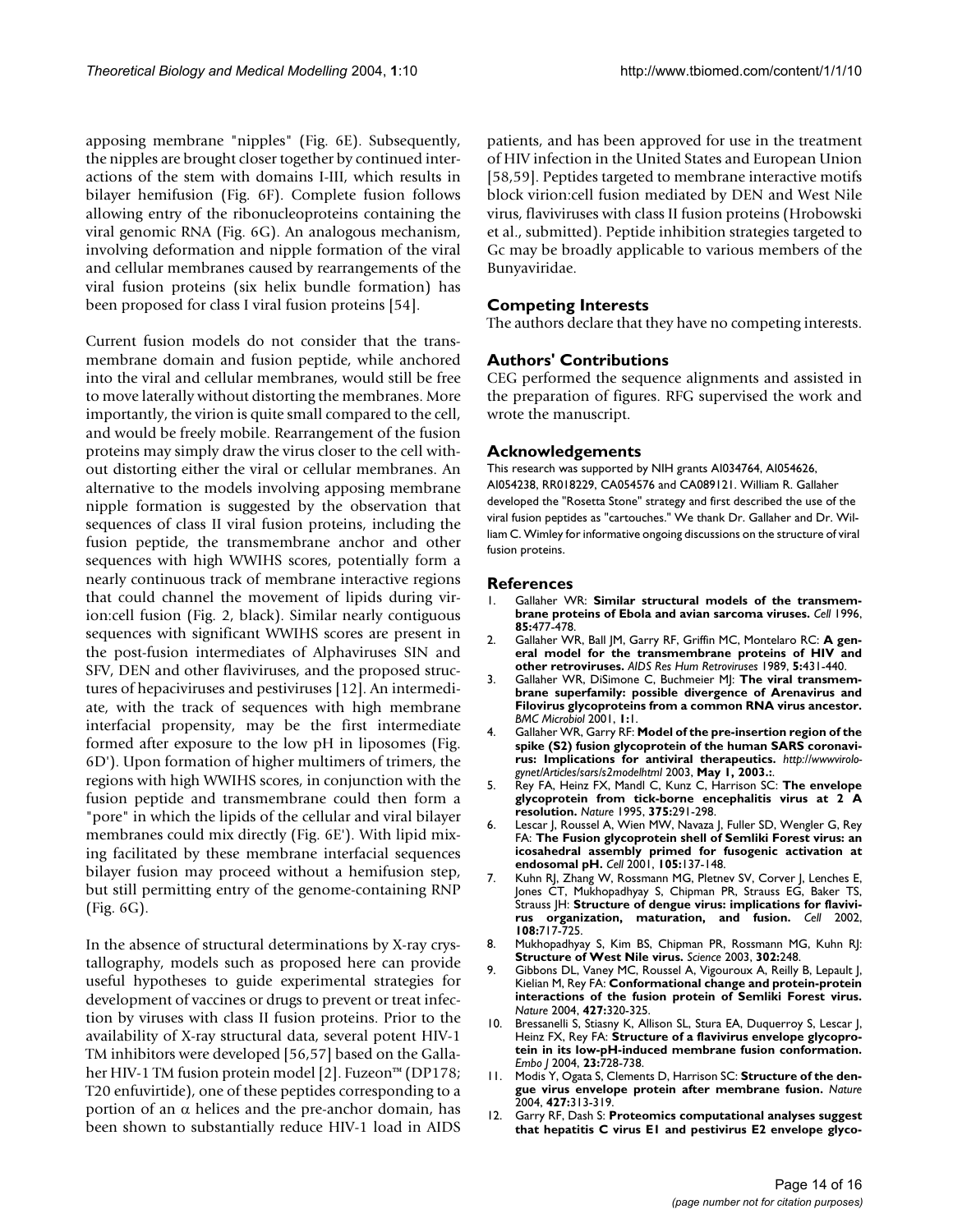**[proteins are truncated class II fusion proteins.](http://www.ncbi.nlm.nih.gov/entrez/query.fcgi?cmd=Retrieve&db=PubMed&dopt=Abstract&list_uids=12667795)** *Virology* 2003, **307:**255-265.

- 13. Mahy BW: **[Zoonoses and haemorrhagic fever.](http://www.ncbi.nlm.nih.gov/entrez/query.fcgi?cmd=Retrieve&db=PubMed&dopt=Abstract&list_uids=9737374)** *Dev Biol Stand* 1998, **93:**31-36.
- 14. van Poelwijk F, Prins M, Goldbach R: **Completion of the impatiens necrotic spot virus genome sequence and genetic comparison of the L proteins within the family Bunyaviridae.** *J Gen Virol* 1997, **78 (Pt 3):**543-546.
- 15. Dewey RA, Semorile LC, Grau O, Crisci JV: **[Cladistic analysis of](http://www.ncbi.nlm.nih.gov/entrez/query.fcgi?cmd=Retrieve&db=PubMed&dopt=Abstract&list_uids=9242593) [Tospovirus using molecular characters.](http://www.ncbi.nlm.nih.gov/entrez/query.fcgi?cmd=Retrieve&db=PubMed&dopt=Abstract&list_uids=9242593)** *Mol Phylogenet Evol* 1997, **8:**11-32.
- 16. Eshita Y, Bishop DH: **[The complete sequence of the M RNA of](http://www.ncbi.nlm.nih.gov/entrez/query.fcgi?cmd=Retrieve&db=PubMed&dopt=Abstract&list_uids=6091326) [snowshoe hare bunyavirus reveals the presence of internal](http://www.ncbi.nlm.nih.gov/entrez/query.fcgi?cmd=Retrieve&db=PubMed&dopt=Abstract&list_uids=6091326) [hydrophobic domains in the viral glycoprotein.](http://www.ncbi.nlm.nih.gov/entrez/query.fcgi?cmd=Retrieve&db=PubMed&dopt=Abstract&list_uids=6091326)** *Virology* 1984, **137:**227-240.
- 17. Lees JF, Pringle CR, Elliott RM: **[Nucleotide sequence of the Bun](http://www.ncbi.nlm.nih.gov/entrez/query.fcgi?cmd=Retrieve&db=PubMed&dopt=Abstract&list_uids=3753629)[yamwera virus M RNA segment: conservation of structural](http://www.ncbi.nlm.nih.gov/entrez/query.fcgi?cmd=Retrieve&db=PubMed&dopt=Abstract&list_uids=3753629) [features in the Bunyavirus glycoprotein gene product.](http://www.ncbi.nlm.nih.gov/entrez/query.fcgi?cmd=Retrieve&db=PubMed&dopt=Abstract&list_uids=3753629)** *Virology* 1986, **148:**1-14.
- Kormelink R, de Haan P, Meurs C, Peters D, Goldbach R: The nucle**otide sequence of the M RNA segment of tomato spotted wilt virus, a bunyavirus with two ambisense RNA segments.** *J Gen Virol* 1992, **73 (Pt 11):**2795-2804.
- 19. Pearson WR, Lipman DJ: **[Improved tools for biological sequence](http://www.ncbi.nlm.nih.gov/entrez/query.fcgi?cmd=Retrieve&db=PubMed&dopt=Abstract&list_uids=3162770) [comparison.](http://www.ncbi.nlm.nih.gov/entrez/query.fcgi?cmd=Retrieve&db=PubMed&dopt=Abstract&list_uids=3162770)** *Proc Natl Acad Sci U S A* 1988, **85:**2444-2448.
- 20. Smith TF, Waterman MS: **[Identification of common molecular](http://www.ncbi.nlm.nih.gov/entrez/query.fcgi?cmd=Retrieve&db=PubMed&dopt=Abstract&list_uids=7265238) [subsequences.](http://www.ncbi.nlm.nih.gov/entrez/query.fcgi?cmd=Retrieve&db=PubMed&dopt=Abstract&list_uids=7265238)** *J Mol Biol* 1981, **147:**195-197.
- 21. Chou PY, Fasman GD: **[Prediction of protein conformation.](http://www.ncbi.nlm.nih.gov/entrez/query.fcgi?cmd=Retrieve&db=PubMed&dopt=Abstract&list_uids=4358940)** *Biochemistry* 1974, **13:**222-245.
- 22. Biou V, Gibrat JF, Levin JM, Robson B, Garnier J: **[Secondary struc](http://www.ncbi.nlm.nih.gov/entrez/query.fcgi?cmd=Retrieve&db=PubMed&dopt=Abstract&list_uids=3237683)[ture prediction: combination of three different methods.](http://www.ncbi.nlm.nih.gov/entrez/query.fcgi?cmd=Retrieve&db=PubMed&dopt=Abstract&list_uids=3237683)** *Protein Eng* 1988, **2:**185-191.
- 23. Rost B, Liu J: **[The PredictProtein server.](http://www.ncbi.nlm.nih.gov/entrez/query.fcgi?cmd=Retrieve&db=PubMed&dopt=Abstract&list_uids=12824312)** *Nucleic Acids Res* 2003, **31:**3300-3304.
- 24. Hofmann K, Stoffel W: **TMbase a database of membrane-spanning segments.** *Biol Chem Hoppe-Seyler* 1993, **374:**166.
- 25. White SH, Snider C, Jaysinghe S, Kim J: **Membrane Protein Explorer version 2.2a.** *http://blancobiomoluciedu/mpex/* 2003.
- 26. Wilson IA, Skehel JJ, Wiley DC: **[Structure of the haemagglutinin](http://www.ncbi.nlm.nih.gov/entrez/query.fcgi?cmd=Retrieve&db=PubMed&dopt=Abstract&list_uids=7464906) [membrane glycoprotein of influenza virus at 3 A resolution.](http://www.ncbi.nlm.nih.gov/entrez/query.fcgi?cmd=Retrieve&db=PubMed&dopt=Abstract&list_uids=7464906)** *Nature* 1981, **289:**366-373.
- 27. Weissenhorn W, Carfi A, Lee KH, Skehel JJ, Wiley DC: **[Crystal](http://www.ncbi.nlm.nih.gov/entrez/query.fcgi?cmd=Retrieve&db=PubMed&dopt=Abstract&list_uids=9844633) [structure of the Ebola virus membrane fusion subunit, GP2,](http://www.ncbi.nlm.nih.gov/entrez/query.fcgi?cmd=Retrieve&db=PubMed&dopt=Abstract&list_uids=9844633) [from the envelope glycoprotein ectodomain.](http://www.ncbi.nlm.nih.gov/entrez/query.fcgi?cmd=Retrieve&db=PubMed&dopt=Abstract&list_uids=9844633)** *Mol Cell* 1998, **2:**605-616.
- Weissenhorn W, Dessen A, Harrison SC, Skehel JJ, Wiley DC: **[Atomic structure of the ectodomain from HIV-1 gp41.](http://www.ncbi.nlm.nih.gov/entrez/query.fcgi?cmd=Retrieve&db=PubMed&dopt=Abstract&list_uids=9163431)** *Nature* 1997, **387:**426-430.
- 29. Malashkevich VN, Schneider BJ, McNally ML, Milhollen MA, Pang JX, Kim PS: **[Core structure of the envelope glycoprotein GP2](http://www.ncbi.nlm.nih.gov/entrez/query.fcgi?cmd=Retrieve&db=PubMed&dopt=Abstract&list_uids=10077567) [from Ebola virus at 1.9-A resolution.](http://www.ncbi.nlm.nih.gov/entrez/query.fcgi?cmd=Retrieve&db=PubMed&dopt=Abstract&list_uids=10077567)** *Proc Natl Acad Sci U S A* 1999, **96:**2662-2667.
- 30. Lipman DJ, Pearson WR: **[Rapid and sensitive protein similarity](http://www.ncbi.nlm.nih.gov/entrez/query.fcgi?cmd=Retrieve&db=PubMed&dopt=Abstract&list_uids=2983426) [searches.](http://www.ncbi.nlm.nih.gov/entrez/query.fcgi?cmd=Retrieve&db=PubMed&dopt=Abstract&list_uids=2983426)** *Science* 1985, **227:**1435-1441.
- Zhang W, Mukhopadhyay S, Pletnev SV, Baker TS, Kuhn RJ, Rossmann MG: **[Placement of the structural proteins in Sindbis virus.](http://www.ncbi.nlm.nih.gov/entrez/query.fcgi?cmd=Retrieve&db=PubMed&dopt=Abstract&list_uids=12388725)** *J Virol* 2002, **76:**11645-11658.
- 32. Kielian MC, Keranen S, Kaariainen L, Helenius A: **[Membrane fusion](http://www.ncbi.nlm.nih.gov/entrez/query.fcgi?cmd=Retrieve&db=PubMed&dopt=Abstract&list_uids=6707081) [mutants of Semliki Forest virus.](http://www.ncbi.nlm.nih.gov/entrez/query.fcgi?cmd=Retrieve&db=PubMed&dopt=Abstract&list_uids=6707081)** *J Cell Biol* 1984, **98:**139-145.
- 33. Gibbons DL, Ahn A, Liao M, Hammar L, Cheng RH, Kielian M: **[Mult](http://www.ncbi.nlm.nih.gov/entrez/query.fcgi?cmd=Retrieve&db=PubMed&dopt=Abstract&list_uids=15016852)[istep regulation of membrane insertion of the fusion peptide](http://www.ncbi.nlm.nih.gov/entrez/query.fcgi?cmd=Retrieve&db=PubMed&dopt=Abstract&list_uids=15016852) [of Semliki Forest virus.](http://www.ncbi.nlm.nih.gov/entrez/query.fcgi?cmd=Retrieve&db=PubMed&dopt=Abstract&list_uids=15016852)** *J Virol* 2004, **78:**3312-3318.
- Kwong PD, Wyatt R, Robinson J, Sweet RW, Sodroski J, Hendrickson WA: **[Structure of an HIV gp120 envelope glycoprotein in](http://www.ncbi.nlm.nih.gov/entrez/query.fcgi?cmd=Retrieve&db=PubMed&dopt=Abstract&list_uids=9641677) [complex with the CD4 receptor and a neutralizing human](http://www.ncbi.nlm.nih.gov/entrez/query.fcgi?cmd=Retrieve&db=PubMed&dopt=Abstract&list_uids=9641677) [antibody.](http://www.ncbi.nlm.nih.gov/entrez/query.fcgi?cmd=Retrieve&db=PubMed&dopt=Abstract&list_uids=9641677)** *Nature* 1998, **393:**648-659.
- 35. Suarez T, Gallaher WR, Agirre A, Goni FM, Nieva JL: **[Membrane](http://www.ncbi.nlm.nih.gov/entrez/query.fcgi?cmd=Retrieve&db=PubMed&dopt=Abstract&list_uids=10933713) interface-interacting sequences within the ectodomain of [the human immunodeficiency virus type 1 envelope glyco](http://www.ncbi.nlm.nih.gov/entrez/query.fcgi?cmd=Retrieve&db=PubMed&dopt=Abstract&list_uids=10933713)[protein: putative role during viral fusion.](http://www.ncbi.nlm.nih.gov/entrez/query.fcgi?cmd=Retrieve&db=PubMed&dopt=Abstract&list_uids=10933713)** *J Virol* 2000, **74:**8038-8047.
- 36. Wimley WC, White SH: **[Experimentally determined hydropho](http://www.ncbi.nlm.nih.gov/entrez/query.fcgi?cmd=Retrieve&db=PubMed&dopt=Abstract&list_uids=8836100)[bicity scale for proteins at membrane interfaces.](http://www.ncbi.nlm.nih.gov/entrez/query.fcgi?cmd=Retrieve&db=PubMed&dopt=Abstract&list_uids=8836100)** *Nat Struct Biol* 1996, **3:**842-848.
- 37. Grady LJ, Sanders ML, Campbell WP: **The sequence of the M RNA of an isolate of La Crosse virus.** *J Gen Virol* 1987, **68 (Pt 12):**3057-3071.
- 38. Schmaljohn CS, Parker MD, Ennis WH, Dalrymple JM, Collett MS, Suzich JA, Schmaljohn AL: **[Baculovirus expression of the M](http://www.ncbi.nlm.nih.gov/entrez/query.fcgi?cmd=Retrieve&db=PubMed&dopt=Abstract&list_uids=2655274) genome segment of Rift Valley fever virus and examination [of antigenic and immunogenic properties of the expressed](http://www.ncbi.nlm.nih.gov/entrez/query.fcgi?cmd=Retrieve&db=PubMed&dopt=Abstract&list_uids=2655274) [proteins.](http://www.ncbi.nlm.nih.gov/entrez/query.fcgi?cmd=Retrieve&db=PubMed&dopt=Abstract&list_uids=2655274)** *Virology* 1989, **170:**184-192.
- 39. Cortez I, Aires A, Pereira AM, Goldbach R, Peters D, Kormelink R: **Genetic organisation of Iris yellow spot virus M RNA: indica[tions for functional homology between the G\(C\) glycopro](http://www.ncbi.nlm.nih.gov/entrez/query.fcgi?cmd=Retrieve&db=PubMed&dopt=Abstract&list_uids=12491100)[teins of tospoviruses and animal-infecting bunyaviruses.](http://www.ncbi.nlm.nih.gov/entrez/query.fcgi?cmd=Retrieve&db=PubMed&dopt=Abstract&list_uids=12491100)** *Arch Virol* 2002, **147:**2313-2325.
- 40. Estabrook EM, Suyenaga K, Tsai JH, Falk BW: **[Maize stripe tenuivi](http://www.ncbi.nlm.nih.gov/entrez/query.fcgi?cmd=Retrieve&db=PubMed&dopt=Abstract&list_uids=8883361)[rus RNA2 transcripts in plant and insect hosts and analysis of](http://www.ncbi.nlm.nih.gov/entrez/query.fcgi?cmd=Retrieve&db=PubMed&dopt=Abstract&list_uids=8883361) pvc2, a protein similar to the Phlebovirus virion membrane [glycoproteins.](http://www.ncbi.nlm.nih.gov/entrez/query.fcgi?cmd=Retrieve&db=PubMed&dopt=Abstract&list_uids=8883361)** *Virus Genes* 1996, **12:**239-247.
- 41. Frame IG, Cutfield JF, Poulter RT: **[New BEL-like LTR-retrotrans](http://www.ncbi.nlm.nih.gov/entrez/query.fcgi?cmd=Retrieve&db=PubMed&dopt=Abstract&list_uids=11223261)[posons in Fugu rubripes, Caenorhabditis elegans, and Dro](http://www.ncbi.nlm.nih.gov/entrez/query.fcgi?cmd=Retrieve&db=PubMed&dopt=Abstract&list_uids=11223261)[sophila melanogaster.](http://www.ncbi.nlm.nih.gov/entrez/query.fcgi?cmd=Retrieve&db=PubMed&dopt=Abstract&list_uids=11223261)** *Gene* 2001, **263:**219-230.
- 42. Malik HS, Henikoff S, Eickbush TH: **[Poised for contagion: evolu](http://www.ncbi.nlm.nih.gov/entrez/query.fcgi?cmd=Retrieve&db=PubMed&dopt=Abstract&list_uids=10984449)[tionary origins of the infectious abilities of invertebrate](http://www.ncbi.nlm.nih.gov/entrez/query.fcgi?cmd=Retrieve&db=PubMed&dopt=Abstract&list_uids=10984449) [retroviruses.](http://www.ncbi.nlm.nih.gov/entrez/query.fcgi?cmd=Retrieve&db=PubMed&dopt=Abstract&list_uids=10984449)** *Genome Res* 2000, **10:**1307-1318.
- 43. Suzich JA, Collett MS: **[Rift Valley fever virus M segment: cell](http://www.ncbi.nlm.nih.gov/entrez/query.fcgi?cmd=Retrieve&db=PubMed&dopt=Abstract&list_uids=3285574)[free transcription and translation of virus-complementary](http://www.ncbi.nlm.nih.gov/entrez/query.fcgi?cmd=Retrieve&db=PubMed&dopt=Abstract&list_uids=3285574) [RNA.](http://www.ncbi.nlm.nih.gov/entrez/query.fcgi?cmd=Retrieve&db=PubMed&dopt=Abstract&list_uids=3285574)** *Virology* 1988, **164:**478-486.
- 44. Strauss JH, Wang KS, Schmaljohn AL, Kuhn RJ, Strauss EG: **[Host-cell](http://www.ncbi.nlm.nih.gov/entrez/query.fcgi?cmd=Retrieve&db=PubMed&dopt=Abstract&list_uids=7913360) [receptors for Sindbis virus.](http://www.ncbi.nlm.nih.gov/entrez/query.fcgi?cmd=Retrieve&db=PubMed&dopt=Abstract&list_uids=7913360)** *Arch Virol Suppl* 1994, **9:**473-484.
- 45. Vincent MJ, Sanchez AJ, Erickson BR, Basak A, Chretien M, Seidah NG, Nichol ST: **[Crimean-Congo hemorrhagic fever virus glyc](http://www.ncbi.nlm.nih.gov/entrez/query.fcgi?cmd=Retrieve&db=PubMed&dopt=Abstract&list_uids=12885882)[oprotein proteolytic processing by subtilase SKI-1.](http://www.ncbi.nlm.nih.gov/entrez/query.fcgi?cmd=Retrieve&db=PubMed&dopt=Abstract&list_uids=12885882)** *J Virol* 2003, **77:**8640-8649.
- 46. Sanchez AJ, Vincent MJ, Nichol ST: **[Characterization of the glyc](http://www.ncbi.nlm.nih.gov/entrez/query.fcgi?cmd=Retrieve&db=PubMed&dopt=Abstract&list_uids=12072526)[oproteins of Crimean-Congo hemorrhagic fever virus.](http://www.ncbi.nlm.nih.gov/entrez/query.fcgi?cmd=Retrieve&db=PubMed&dopt=Abstract&list_uids=12072526)** *J Virol* 2002, **76:**7263-7275.
- 47. Zhang Y, Corver J, Chipman PR, Zhang W, Pletnev SV, Sedlak D, Baker TS, Strauss JH, Kuhn RJ, Rossmann MG: **[Structures of imma](http://www.ncbi.nlm.nih.gov/entrez/query.fcgi?cmd=Retrieve&db=PubMed&dopt=Abstract&list_uids=12773377)[ture flavivirus particles.](http://www.ncbi.nlm.nih.gov/entrez/query.fcgi?cmd=Retrieve&db=PubMed&dopt=Abstract&list_uids=12773377)** *Embo J* 2003, **22:**2604-2613.
- 48. Stadler K, Allison SL, Schalich J, Heinz FX: **[Proteolytic activation](http://www.ncbi.nlm.nih.gov/entrez/query.fcgi?cmd=Retrieve&db=PubMed&dopt=Abstract&list_uids=9343204) [of tick-borne encephalitis virus by furin.](http://www.ncbi.nlm.nih.gov/entrez/query.fcgi?cmd=Retrieve&db=PubMed&dopt=Abstract&list_uids=9343204)** *J Virol* 1997, **71:**8475-8481.
- 49. Gallaher WR: **[Detection of a fusion peptide sequence in the](http://www.ncbi.nlm.nih.gov/entrez/query.fcgi?cmd=Retrieve&db=PubMed&dopt=Abstract&list_uids=3496970) [transmembrane protein of human immunodeficiency virus.](http://www.ncbi.nlm.nih.gov/entrez/query.fcgi?cmd=Retrieve&db=PubMed&dopt=Abstract&list_uids=3496970)** *Cell* 1987, **50:**327-328.
- 50. Misseri Y, Labesse G, Bucheton A, Terzian C: **[Comparative](http://www.ncbi.nlm.nih.gov/entrez/query.fcgi?cmd=Retrieve&db=PubMed&dopt=Abstract&list_uids=12823940) [sequence analysis and predictions for the envelope glycopro](http://www.ncbi.nlm.nih.gov/entrez/query.fcgi?cmd=Retrieve&db=PubMed&dopt=Abstract&list_uids=12823940)[teins of insect endogenous retroviruses.](http://www.ncbi.nlm.nih.gov/entrez/query.fcgi?cmd=Retrieve&db=PubMed&dopt=Abstract&list_uids=12823940)** *Trends Microbiol* 2003, **11:**253-256.
- 51. Pelisson A, Teysset L, Chalvet F, Kim A, Prud'homme N, Terzian C, Bucheton A: **[About the origin of retroviruses and the co-evo](http://www.ncbi.nlm.nih.gov/entrez/query.fcgi?cmd=Retrieve&db=PubMed&dopt=Abstract&list_uids=9440256)[lution of the gypsy retrovirus with the Drosophila flamenco](http://www.ncbi.nlm.nih.gov/entrez/query.fcgi?cmd=Retrieve&db=PubMed&dopt=Abstract&list_uids=9440256) [host gene.](http://www.ncbi.nlm.nih.gov/entrez/query.fcgi?cmd=Retrieve&db=PubMed&dopt=Abstract&list_uids=9440256)** *Genetica* 1997, **100:**29-37.
- 52. Mandl CW, Allison SL, Holzmann H, Meixner T, Heinz FX: **[Attenu](http://www.ncbi.nlm.nih.gov/entrez/query.fcgi?cmd=Retrieve&db=PubMed&dopt=Abstract&list_uids=11000232)[ation of tick-borne encephalitis virus by structure-based site](http://www.ncbi.nlm.nih.gov/entrez/query.fcgi?cmd=Retrieve&db=PubMed&dopt=Abstract&list_uids=11000232)specific mutagenesis of a putative flavivirus receptor binding [site.](http://www.ncbi.nlm.nih.gov/entrez/query.fcgi?cmd=Retrieve&db=PubMed&dopt=Abstract&list_uids=11000232)** *J Virol* 2000, **74:**9601-9609.
- 53. Crill WD, Roehrig JT: **[Monoclonal antibodies that bind to](http://www.ncbi.nlm.nih.gov/entrez/query.fcgi?cmd=Retrieve&db=PubMed&dopt=Abstract&list_uids=11462053) [domain III of dengue virus E glycoprotein are the most effi](http://www.ncbi.nlm.nih.gov/entrez/query.fcgi?cmd=Retrieve&db=PubMed&dopt=Abstract&list_uids=11462053)[cient blockers of virus adsorption to Vero cells.](http://www.ncbi.nlm.nih.gov/entrez/query.fcgi?cmd=Retrieve&db=PubMed&dopt=Abstract&list_uids=11462053)** *J Virol* 2001, **75:**7769-7773.
- 54. Jardetzky TS, Lamb RA: **[Virology: a class act.](http://www.ncbi.nlm.nih.gov/entrez/query.fcgi?cmd=Retrieve&db=PubMed&dopt=Abstract&list_uids=14737155)** *Nature* 2004, **427:**307-308.
- Jacoby DR, Cooke C, Prabakaran I, Boland J, Nathanson N, Gonzalez-Scarano F: **[Expression of the La Crosse M segment proteins in](http://www.ncbi.nlm.nih.gov/entrez/query.fcgi?cmd=Retrieve&db=PubMed&dopt=Abstract&list_uids=8460503) [a recombinant vaccinia expression system mediates pH](http://www.ncbi.nlm.nih.gov/entrez/query.fcgi?cmd=Retrieve&db=PubMed&dopt=Abstract&list_uids=8460503)[dependent cellular fusion.](http://www.ncbi.nlm.nih.gov/entrez/query.fcgi?cmd=Retrieve&db=PubMed&dopt=Abstract&list_uids=8460503)** *Virology* 1993, **193:**993-996.
- 56. Wild C, Greenwell T, Matthews T: **[A synthetic peptide from](http://www.ncbi.nlm.nih.gov/entrez/query.fcgi?cmd=Retrieve&db=PubMed&dopt=Abstract&list_uids=8312047) [HIV-1 gp41 is a potent inhibitor of virus-mediated cell-cell](http://www.ncbi.nlm.nih.gov/entrez/query.fcgi?cmd=Retrieve&db=PubMed&dopt=Abstract&list_uids=8312047) [fusion \[letter\].](http://www.ncbi.nlm.nih.gov/entrez/query.fcgi?cmd=Retrieve&db=PubMed&dopt=Abstract&list_uids=8312047)** *AIDS Res Hum Retroviruses* 1993, **9:**1051-1053.
- 57. Qureshi NM, Coy DH, Garry RF, Henderson LA: **[Characterization](http://www.ncbi.nlm.nih.gov/entrez/query.fcgi?cmd=Retrieve&db=PubMed&dopt=Abstract&list_uids=1974767) [of a putative cellular receptor for HIV-1 transmembrane](http://www.ncbi.nlm.nih.gov/entrez/query.fcgi?cmd=Retrieve&db=PubMed&dopt=Abstract&list_uids=1974767) [glycoprotein using synthetic peptides.](http://www.ncbi.nlm.nih.gov/entrez/query.fcgi?cmd=Retrieve&db=PubMed&dopt=Abstract&list_uids=1974767)** *Aids* 1990, **4:**553-558.
- 58. Lalezari JP, DeJesus E, Northfelt DW, Richmond G, Wolfe P, Haubrich R, Henry D, Powderly W, Becker S, Thompson M, Valentine F, Wright D, Carlson M, Riddler S, Haas FF, DeMasi R, Sista PR, Salgo M, Delehanty J: **[A controlled Phase II trial assessing three](http://www.ncbi.nlm.nih.gov/entrez/query.fcgi?cmd=Retrieve&db=PubMed&dopt=Abstract&list_uids=14518696)**